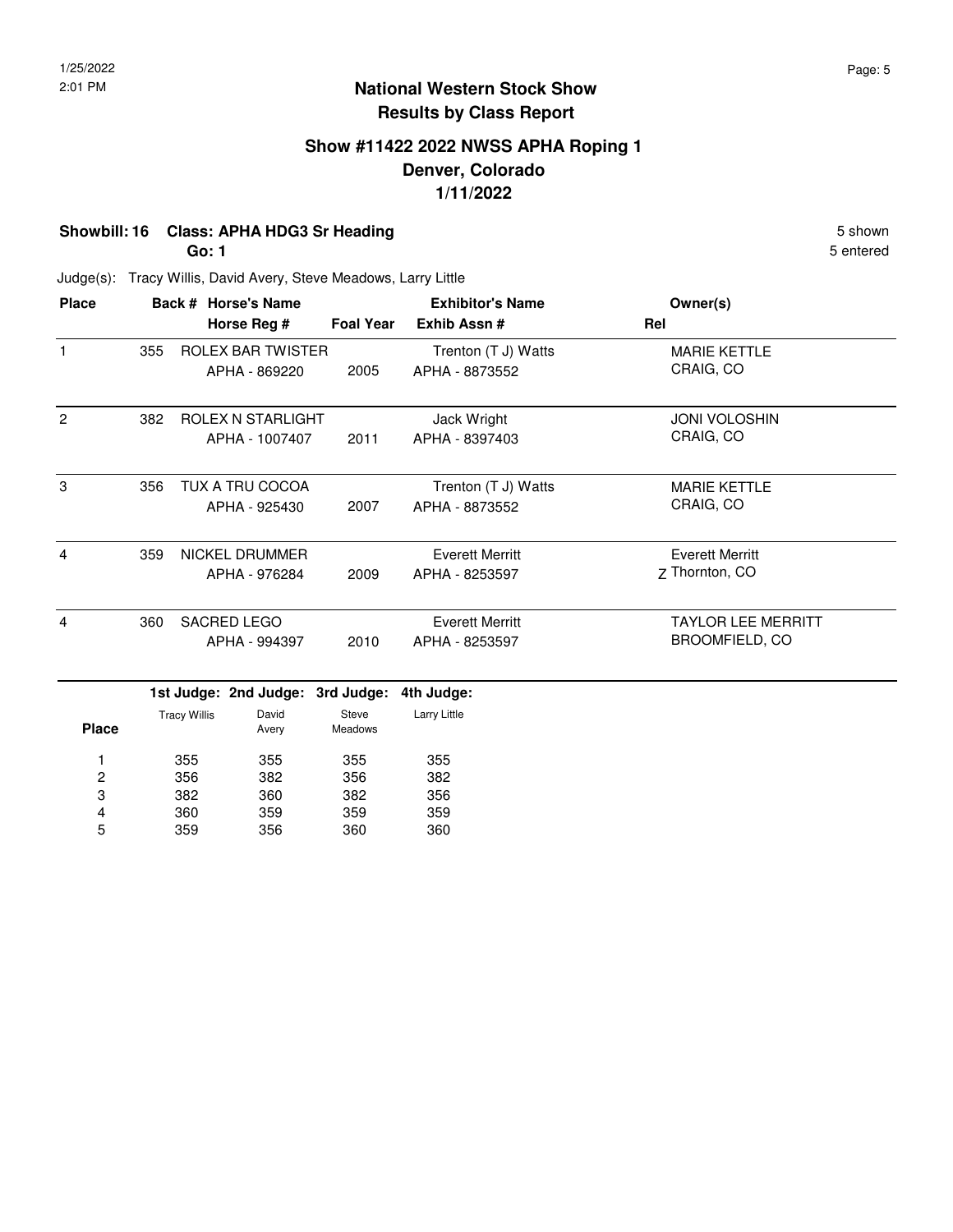### **Show #11422 2022 NWSS APHA Roping 1 Denver, Colorado 1/11/2022**

### **Showbill: 18 Class: APHA HLG3 Sr Heeling** 7 shown

**Go: 1**

7 entered

| <b>Place</b>   |     | Back # Horse's Name      | <b>Exhibitor's Name</b> |                     | Owner(s)               |  |
|----------------|-----|--------------------------|-------------------------|---------------------|------------------------|--|
|                |     | Horse Reg #              | <b>Foal Year</b>        | Exhib Assn#         | Rel                    |  |
| 1              | 355 | <b>ROLEX BAR TWISTER</b> |                         | Trenton (T J) Watts | <b>MARIE KETTLE</b>    |  |
|                |     | APHA - 869220            | 2005                    | APHA - 8873552      | CRAIG, CO              |  |
| $\overline{2}$ | 356 | TUX A TRU COCOA          |                         | Trenton (T J) Watts | <b>MARIE KETTLE</b>    |  |
|                |     | APHA - 925430            | 2007                    | APHA - 8873552      | CRAIG, CO              |  |
| 3              | 382 | ROLEX N STARLIGHT        |                         | Jack Wright         | <b>JONI VOLOSHIN</b>   |  |
|                |     | APHA - 1007407           | 2011                    | APHA - 8397403      | CRAIG, CO              |  |
| 4              | 359 | NICKEL DRUMMER           |                         | Everett Merritt     | <b>Everett Merritt</b> |  |
|                |     | APHA - 976284            | 2009                    | APHA - 8253597      | 7 Thornton, CO         |  |

|              | --                  |                |                         |              |
|--------------|---------------------|----------------|-------------------------|--------------|
| <b>Place</b> | <b>Tracy Willis</b> | David<br>Avery | Steve<br><b>Meadows</b> | Larry Little |
| 1            | 355                 | 355            | 355                     | 356          |
| 2            | 356                 | 356            | 356                     | 382          |
| 3            | 382                 | 382            | 359                     | 355          |
| 4            | 359                 | 359            | 382                     | 359          |
|              |                     |                |                         |              |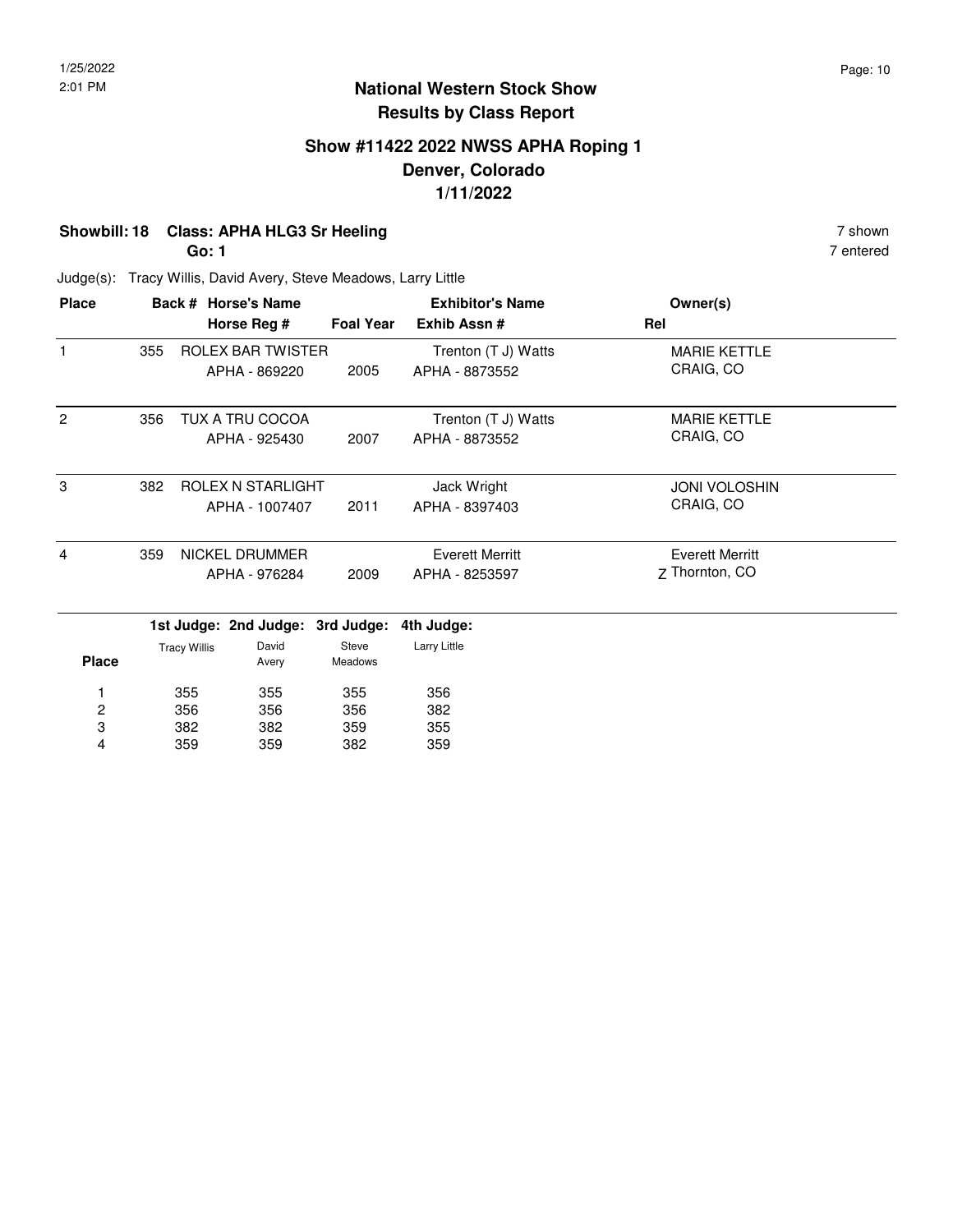### **Show #11422 2022 NWSS APHA Roping 1 Denver, Colorado 1/11/2022**

# **Showbill: 19 Class: APHA AHD1 Amateur Heading All Ages** 4 shown

**Go: 1**

4 entered

| <b>Place</b> |     | Back # Horse's Name                   |                  | <b>Exhibitor's Name</b>      | Owner(s)                        |  |
|--------------|-----|---------------------------------------|------------------|------------------------------|---------------------------------|--|
|              |     | Horse Reg #                           | <b>Foal Year</b> | Exhib Assn #                 | Rel                             |  |
|              | 372 | BOTTOMS UP LAST DOLL<br>APHA - 775033 | 2003             | JIM STOUDT<br>APHA - 8474577 | JIM STOUDT<br>7 FORT LUPTON, CO |  |

|              |                     | 1st Judge: 2nd Judge: 3rd Judge: 4th Judge: |                  |              |
|--------------|---------------------|---------------------------------------------|------------------|--------------|
| <b>Place</b> | <b>Tracy Willis</b> | David<br>Avery                              | Steve<br>Meadows | Larry Little |
|              | 372                 | 372                                         | 372              | 372          |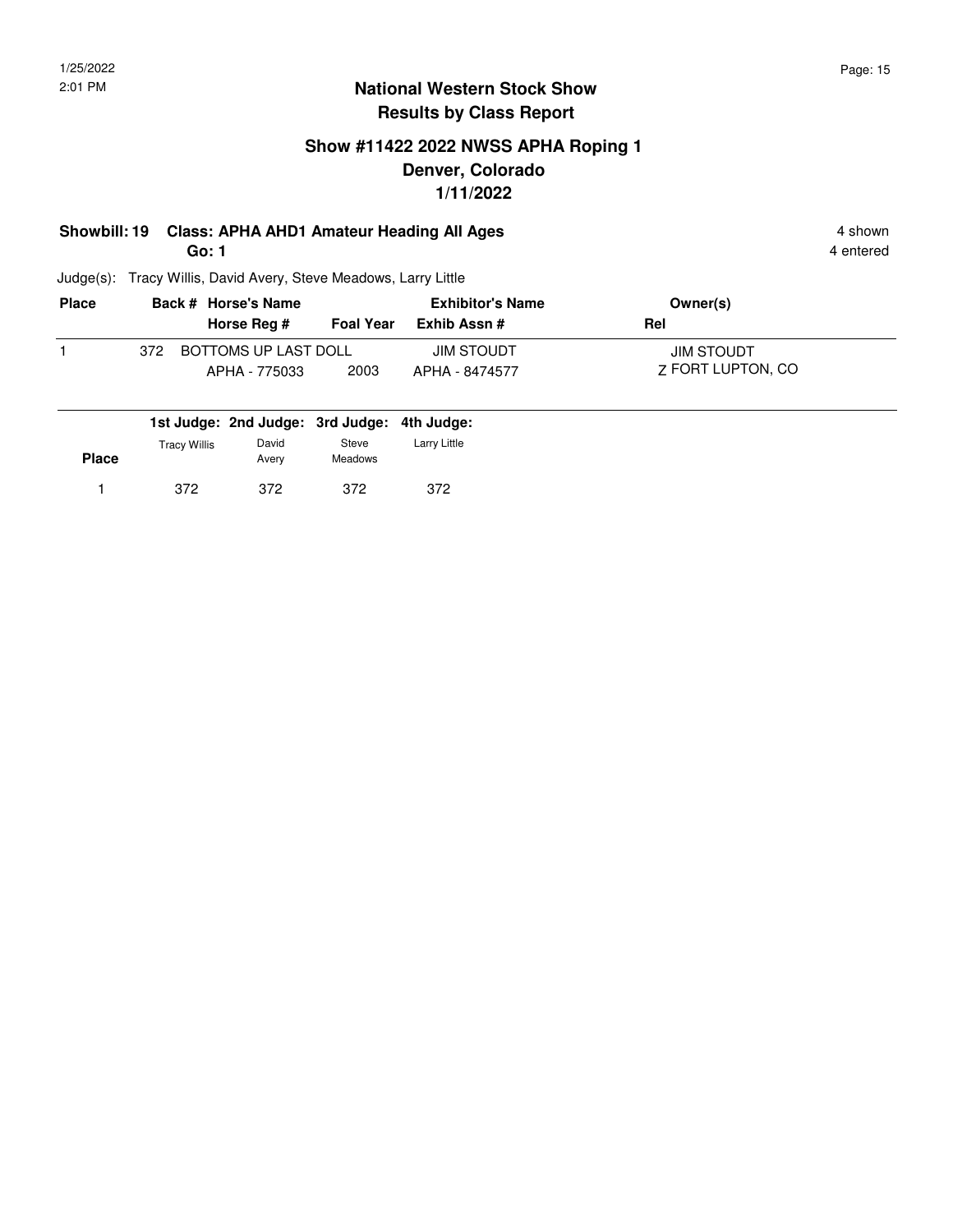### **Show #11422 2022 NWSS APHA Roping 1 Denver, Colorado 1/11/2022**

# **Showbill: 23 Class: APHA AHL1 Amateur Heeling All Ages** 4 shown

**Go: 1**

4 entered

| <b>Place</b> |     |                     | Back # Horse's Name              |                         | <b>Exhibitor's Name</b> | Owner(s)                  |
|--------------|-----|---------------------|----------------------------------|-------------------------|-------------------------|---------------------------|
|              |     |                     | Horse Reg #                      | <b>Foal Year</b>        | Exhib Assn#             | Rel                       |
|              | 382 |                     | ROLEX N STARLIGHT                |                         | <b>JONI VOLOSHIN</b>    | <b>JONI VOLOSHIN</b>      |
|              |     |                     | APHA - 1007407                   | 2011                    | APHA - 8426887          | Z CRAIG, CO               |
| 2            | 360 |                     | <b>SACRED LEGO</b>               |                         | Everett Merritt         | <b>TAYLOR LEE MERRITT</b> |
|              |     |                     | APHA - 994397                    | 2010                    | APHA - 8253597          | <b>BROOMFIELD, CO</b>     |
| 3            | 359 |                     | NICKEL DRUMMER                   |                         | Everett Merritt         | <b>Everett Merritt</b>    |
|              |     |                     | APHA - 976284                    | 2009                    | APHA - 8253597          | Z Thornton, CO            |
|              |     |                     | 1st Judge: 2nd Judge: 3rd Judge: |                         | 4th Judge:              |                           |
| <b>Place</b> |     | <b>Tracy Willis</b> | David<br>Avery                   | Steve<br><b>Meadows</b> | Larry Little            |                           |
|              |     | 382                 | 382                              | 360                     | 382                     |                           |
| 2            |     | 360                 | 360                              | 382                     | 360                     |                           |
| 3            |     | 359                 | 359                              | 359                     | 359                     |                           |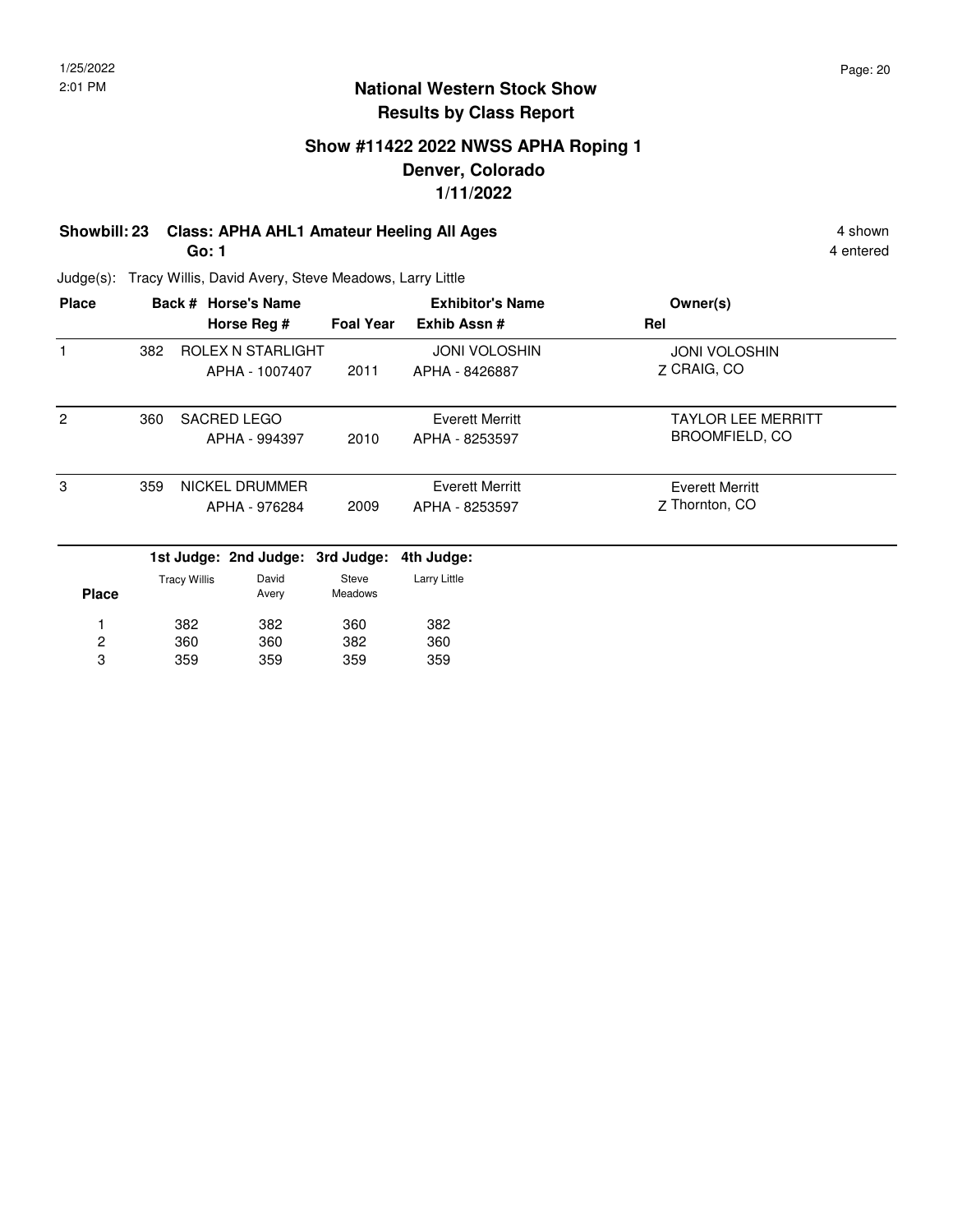### **Show #11422 2022 NWSS APHA Roping 1 Denver, Colorado 1/11/2022**

## **Showbill: 28 Class: APHA SS3 Sr Steer Stopping 8 shown 8 shown 8 shown**

**Go: 1**

8 entered

| <b>Place</b>   |     |                     | Back # Horse's Name      |                  | <b>Exhibitor's Name</b> | Owner(s)                  |
|----------------|-----|---------------------|--------------------------|------------------|-------------------------|---------------------------|
|                |     |                     | Horse Reg #              | <b>Foal Year</b> | Exhib Assn #            | Rel                       |
| $\mathbf{1}$   | 382 |                     | ROLEX N STARLIGHT        |                  | Wyatt Hallam            | <b>JONI VOLOSHIN</b>      |
|                |     |                     | APHA - 1007407           | 2011             | APHA - 152083           | CRAIG, CO                 |
| $\overline{2}$ | 356 |                     | TUX A TRU COCOA          |                  | Trenton (T J) Watts     | <b>MARIE KETTLE</b>       |
|                |     |                     | APHA - 925430            | 2007             | APHA - 8873552          | CRAIG, CO                 |
| 3              | 384 |                     | <b>ZIP N LIKE A FOX</b>  |                  | Jack Wright             | <b>KARYN S MILLER</b>     |
|                |     |                     | APHA - 1054335           | 2015             | APHA - 8397403          | <b>ROCKVALE</b>           |
| 4              | 360 |                     | <b>SACRED LEGO</b>       |                  | <b>Everett Merritt</b>  | <b>TAYLOR LEE MERRITT</b> |
|                |     |                     | APHA - 994397            | 2010             | APHA - 8253597          | <b>BROOMFIELD, CO</b>     |
| 5              | 381 |                     | <b>EXCALIBUR FIVE OH</b> |                  | Jack Wright             | EDWIN & KATHY DUNCAN      |
|                |     |                     | APHA - 1064015           | 2016             | APHA - 8397403          | STEAMBOAT SPRING, CO      |
|                |     |                     | 1st Judge: 2nd Judge:    | 3rd Judge:       | 4th Judge:              |                           |
| <b>Place</b>   |     | <b>Tracy Willis</b> | David<br>Avery           | Steve<br>Meadows | Larry Little            |                           |
| 1              |     | 382                 | 382                      | 382              | 384                     |                           |
| 2              |     | 356                 | 356                      | 356              | 382                     |                           |
| 3              |     | 384                 | 384                      | 384              | 356                     |                           |
| 4              |     | 360                 | 381                      | 360              | 360                     |                           |
| 5              |     | 381                 | 360                      | 381              | 381                     |                           |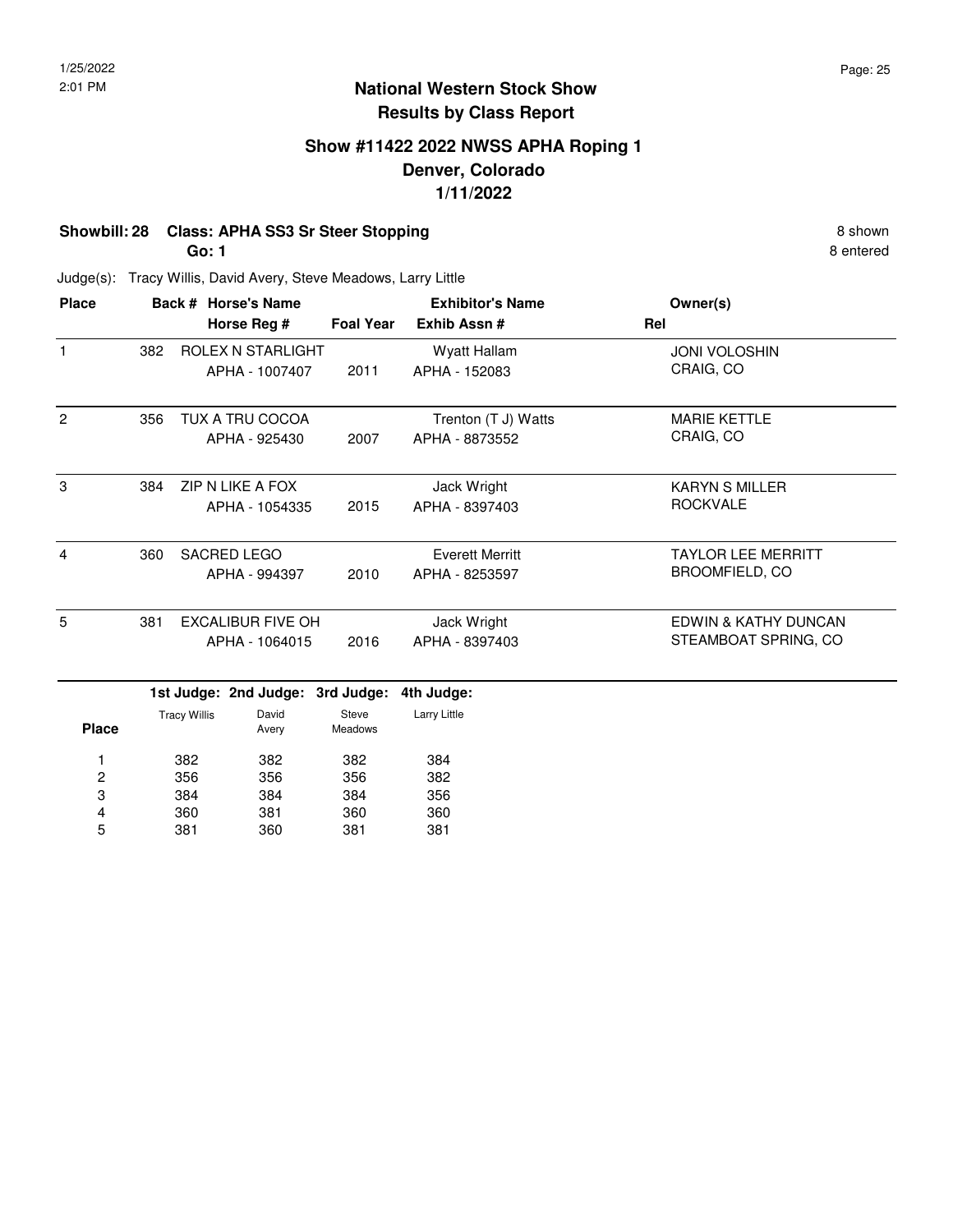### **Show #11422 2022 NWSS APHA Roping 1 Denver, Colorado 1/11/2022**

#### **Showbill: 29 Class: APHA AST1 Amateur Steer Stopping All Ages** 4 shown **Go: 1**

4 entered

Judge(s): Tracy Willis, David Avery, Steve Meadows, Larry Little

382 372 382 372

382 372

1 2

| <b>Place</b>   |     |                     | Back # Horse's Name                   |                  | <b>Exhibitor's Name</b>                | Owner(s)                                      |
|----------------|-----|---------------------|---------------------------------------|------------------|----------------------------------------|-----------------------------------------------|
|                |     |                     | Horse Reg #                           | <b>Foal Year</b> | Exhib Assn#                            | Rel                                           |
|                | 382 |                     | ROLEX N STARLIGHT<br>APHA - 1007407   | 2011             | <b>JONI VOLOSHIN</b><br>APHA - 8426887 | <b>JONI VOLOSHIN</b><br>7 CRAIG, CO           |
| $\overline{2}$ | 372 |                     | BOTTOMS UP LAST DOLL<br>APHA - 775033 | 2003             | <b>JIM STOUDT</b><br>APHA - 8474577    | <b>JIM STOUDT</b><br><b>7 FORT LUPTON, CO</b> |
|                |     |                     | 1st Judge: 2nd Judge: 3rd Judge:      |                  | 4th Judge:                             |                                               |
| <b>Place</b>   |     | <b>Tracy Willis</b> | David<br>Avery                        | Steve<br>Meadows | Larry Little                           |                                               |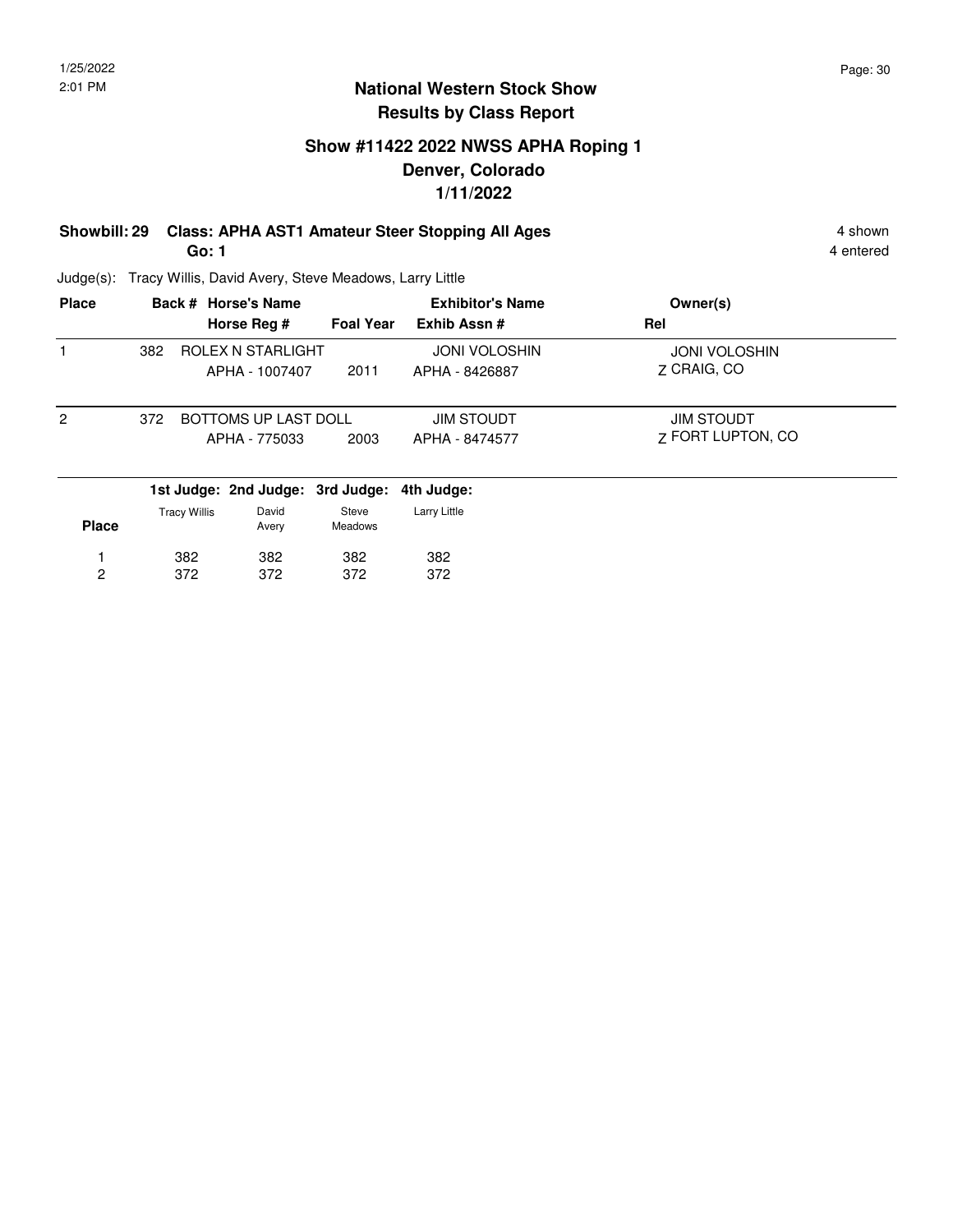**Place**

### **National Western Stock Show Results by Class Report**

## **Show #11422 2022 NWSS APHA Roping 1 Denver, Colorado 1/11/2022**

| <b>Showbill: 30</b> | Go: 1                                                  |                  | Class: APHA YSS1 Youth Steer Stopping 18 & Under |                  |          | shown<br>entered |
|---------------------|--------------------------------------------------------|------------------|--------------------------------------------------|------------------|----------|------------------|
| $Judge(s)$ :        | Tracy Willis, David Avery, Steve Meadows, Larry Little |                  |                                                  |                  |          |                  |
| <b>Place</b>        | Back # Horse's Name                                    |                  | <b>Exhibitor's Name</b>                          |                  | Owner(s) |                  |
|                     | Horse Reg #                                            | <b>Foal Year</b> | Exhib Assn #                                     | <b>Birthdate</b> | Rel      |                  |

|              | 1st Judge: 2nd Judge: 3rd Judge: 4th Judge: |       |                     |
|--------------|---------------------------------------------|-------|---------------------|
| Tracv Willis | David                                       | Steve | <b>Larry Little</b> |

Avery Meadows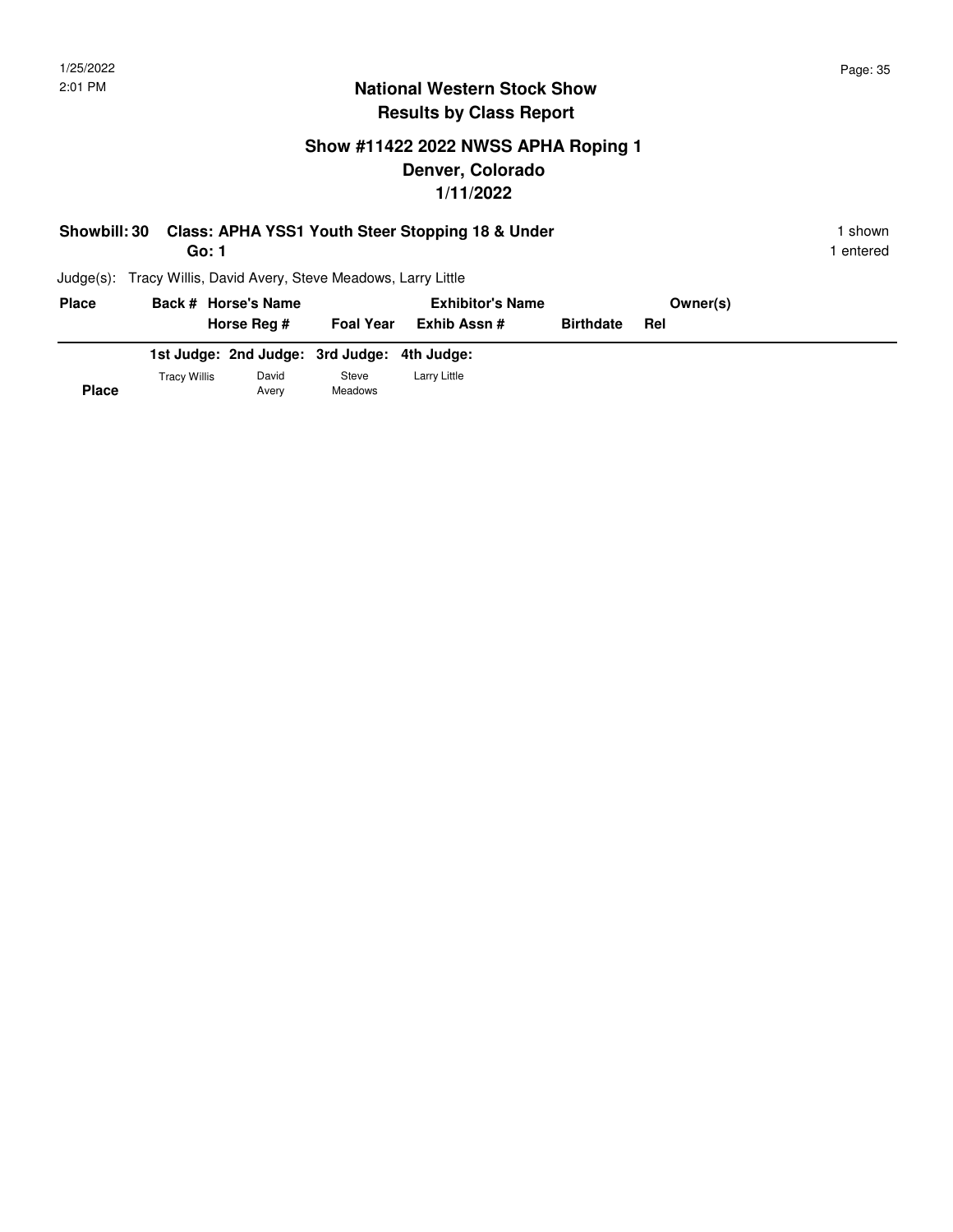### **Show #11422 2022 NWSS APHA Roping 1 Denver, Colorado 1/11/2022**

**Showbill: 33 Class: APHA ABA1 Amateur Breakaway Roping All Ages** 4 shown 4 shown **Go: 1**

4 entered

| <b>Place</b>   |     |                     | Back # Horse's Name              |                  | <b>Exhibitor's Name</b> | Owner(s)                  |
|----------------|-----|---------------------|----------------------------------|------------------|-------------------------|---------------------------|
|                |     |                     | Horse Reg #                      | <b>Foal Year</b> | Exhib Assn#             | Rel                       |
| $\mathbf{1}$   | 323 |                     | <b>KELLIS TRU BRUISER</b>        |                  | Leah Mackey             | Leah Mackey               |
|                |     |                     | APHA - 772090                    | 2003             | APHA - 7073525          | Z La Junta, CO            |
| 2              | 360 |                     | SACRED LEGO                      |                  | <b>Everett Merritt</b>  | <b>TAYLOR LEE MERRITT</b> |
|                |     |                     | APHA - 994397                    | 2010             | APHA - 8253597          | <b>BROOMFIELD, CO</b>     |
| 3              | 372 |                     | BOTTOMS UP LAST DOLL             |                  | <b>JIM STOUDT</b>       | <b>JIM STOUDT</b>         |
|                |     |                     | APHA - 775033                    | 2003             | APHA - 8474577          | 7 FORT LUPTON, CO         |
|                |     |                     | 1st Judge: 2nd Judge: 3rd Judge: |                  | 4th Judge:              |                           |
| <b>Place</b>   |     | <b>Tracy Willis</b> | David<br>Avery                   | Steve<br>Meadows | Larry Little            |                           |
|                |     | 323                 | 323                              | 323              | 323                     |                           |
| $\overline{c}$ |     | 360                 | 360                              | 360              | 360                     |                           |
| 3              |     | 372                 | 372                              | 372              | 372                     |                           |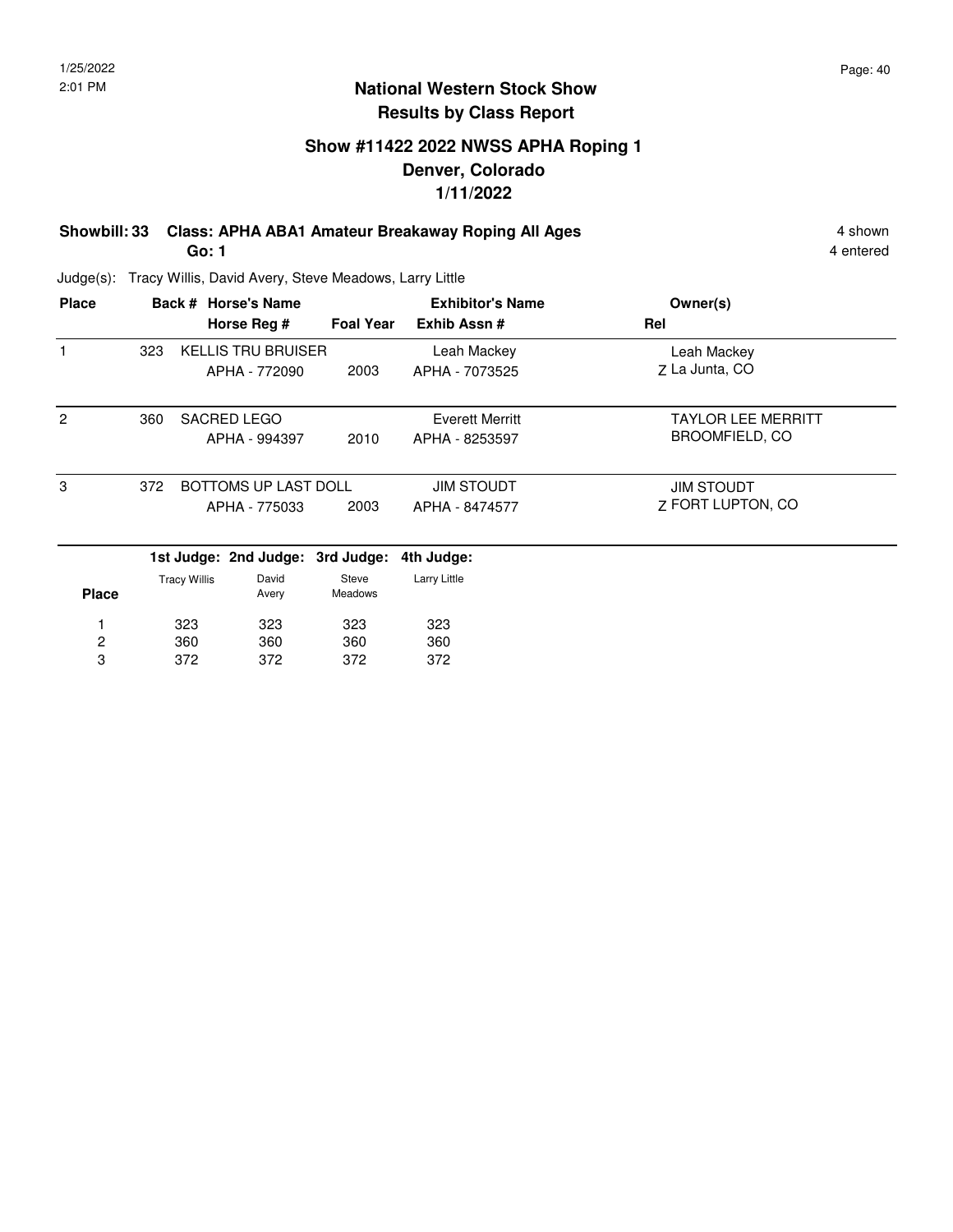### **Show #11422 2022 NWSS APHA Roping 1 Denver, Colorado 1/11/2022**

### **Showbill: 34 Class: APHA YBA1 Youth Breakaway Roping 18 & Under** 1 Shown 1 shown **Go: 1**

| <b>Place</b> |     | Back # Horse's Name |                  | <b>Exhibitor's Name</b> | Owner(s)         |                            |
|--------------|-----|---------------------|------------------|-------------------------|------------------|----------------------------|
|              |     | Horse Reg #         | <b>Foal Year</b> | Exhib Assn #            | <b>Birthdate</b> | Rel                        |
|              | 394 | Roper Four Pete     |                  | Kara Kissel             |                  | Joel F and or Rynea Kissel |
|              |     | APHA - 936058       | 2008             | APHA - 9193843          |                  | Genoa, CO                  |
|              |     |                     |                  |                         |                  |                            |

|              |                     | 1st Judge: 2nd Judge: 3rd Judge: 4th Judge: |                         |              |
|--------------|---------------------|---------------------------------------------|-------------------------|--------------|
| <b>Place</b> | <b>Tracy Willis</b> | David<br>Avery                              | Steve<br><b>Meadows</b> | Larry Little |
|              | 394                 | 394                                         | 394                     | 394          |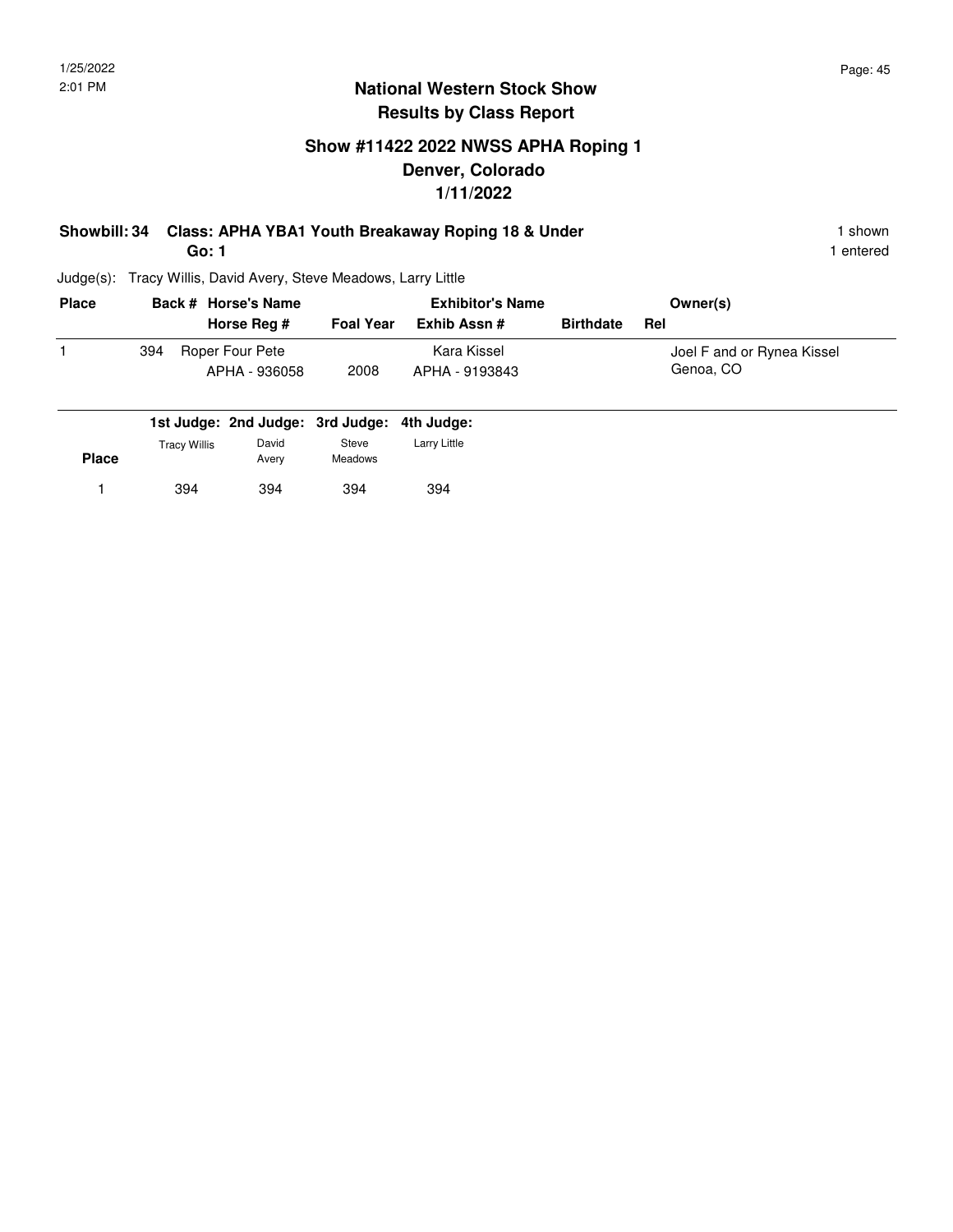### **Show #11522 2022 NWSS APHA Roping 2 Denver, Colorado 1/11/2022**

**Showbill: 49 Class: APHA ABA1 Amateur Breakaway Roping All Ages** 4 shown 4 shown

**Go: 1**

4 entered

Judge(s): Bonnie Jo Clay, Brad Jones

323

3

| <b>Place</b>   |     |                   | Back # Horse's Name       |                  | <b>Exhibitor's Name</b> | Owner(s)                  |
|----------------|-----|-------------------|---------------------------|------------------|-------------------------|---------------------------|
|                |     |                   | Horse Reg #               | <b>Foal Year</b> | Exhib Assn#             | Rel                       |
|                | 360 |                   | SACRED LEGO               |                  | <b>Everett Merritt</b>  | <b>TAYLOR LEE MERRITT</b> |
|                |     |                   | APHA - 994397             | 2010             | APHA - 8253597          | <b>BROOMFIELD, CO</b>     |
| $\overline{2}$ | 372 |                   | BOTTOMS UP LAST DOLL      |                  | <b>JIM STOUDT</b>       | <b>JIM STOUDT</b>         |
|                |     |                   | APHA - 775033             | 2003             | APHA - 8474577          | 7 FORT LUPTON, CO         |
| 3              | 323 |                   | <b>KELLIS TRU BRUISER</b> |                  | Leah Mackey             | Leah Mackey               |
|                |     |                   | APHA - 772090             | 2003             | APHA - 7073525          | Z La Junta, CO            |
|                |     |                   | 1st Judge: 2nd Judge:     |                  |                         |                           |
| <b>Place</b>   |     | Bonnie Jo<br>Clay | <b>Brad Jones</b>         |                  |                         |                           |
|                |     | 360               | 360                       |                  |                         |                           |
| $\overline{2}$ |     | 372               | 372                       |                  |                         |                           |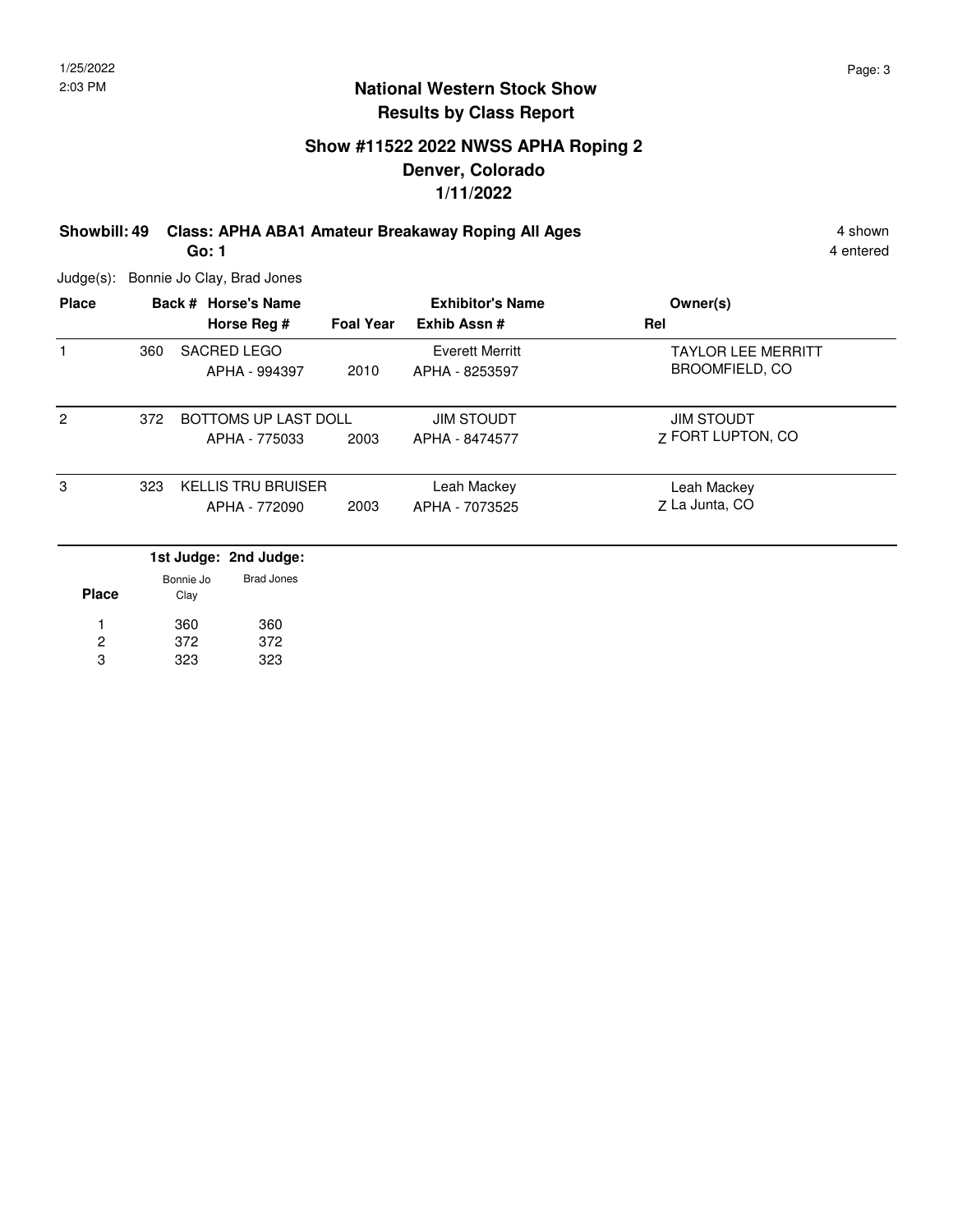### **Show #11522 2022 NWSS APHA Roping 2 Denver, Colorado 1/11/2022**

## **Showbill: 50 Class: APHA YBA1 Youth Breakaway Roping 18 & Under** 1 **Shown** 1 shown

**Go: 1**

1 entered

Judge(s): Bonnie Jo Clay, Brad Jones

| <b>Place</b> |     | Back # Horse's Name              |                  | <b>Exhibitor's Name</b>       |                  | Owner(s)                                |
|--------------|-----|----------------------------------|------------------|-------------------------------|------------------|-----------------------------------------|
|              |     | Horse Reg #                      | <b>Foal Year</b> | Exhib Assn #                  | <b>Birthdate</b> | Rel                                     |
|              | 394 | Roper Four Pete<br>APHA - 936058 | 2008             | Kara Kissel<br>APHA - 9193843 |                  | Joel F and or Rynea Kissel<br>Genoa, CO |

|              |                   | 1st Judge: 2nd Judge: |  |
|--------------|-------------------|-----------------------|--|
| <b>Place</b> | Bonnie Jo<br>Clay | Brad Jones            |  |
|              | 394               | 394                   |  |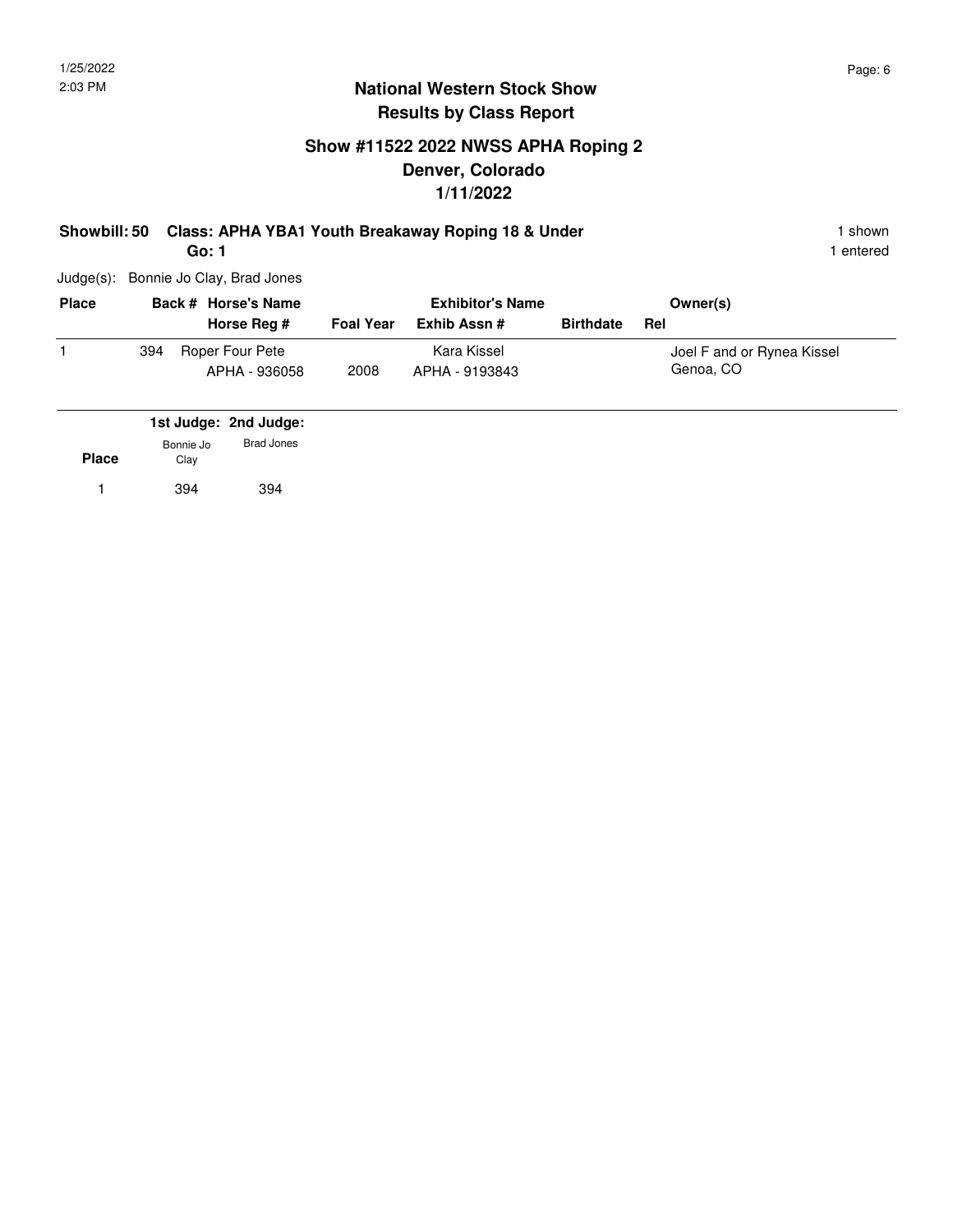### **Show #11522 2022 NWSS APHA Roping 2 Denver, Colorado 1/11/2022**

**Showbill: 55 Class: APHA AST1 Amateur Steer Stopping All Ages** 4 shown 4 shown **Go: 1**

Judge(s): Bonnie Jo Clay, Brad Jones

| <b>Place</b>   |     | Back # Horse's Name                    |                      | <b>Exhibitor's Name</b>           | Owner(s)                          |
|----------------|-----|----------------------------------------|----------------------|-----------------------------------|-----------------------------------|
|                |     | Horse Reg #                            | <b>Foal Year</b>     | Exhib Assn #                      | Rel                               |
| 1              | 359 | <b>NICKEL DRUMMER</b><br>APHA - 976284 | 2009                 | Everett Merritt<br>APHA - 8253597 | Everett Merritt<br>7 Thornton, CO |
|                |     |                                        |                      |                                   |                                   |
| $\overline{2}$ | 360 | <b>SACRED LEGO</b>                     |                      | Everett Merritt                   | <b>TAYLOR LEE MERRITT</b>         |
|                |     |                                        | APHA - 994397        | 2010                              | APHA - 8253597                    |
| 3              | 372 |                                        | BOTTOMS UP LAST DOLL |                                   | <b>JIM STOUDT</b>                 |
|                |     | APHA - 775033                          | 2003                 | APHA - 8474577                    | 7 FORT LUPTON, CO                 |
|                |     | 1st Judge: 2nd Judge:                  |                      |                                   |                                   |
| <b>Place</b>   |     | <b>Brad Jones</b><br>Bonnie Jo<br>Clay |                      |                                   |                                   |

| . | - - - - |     |
|---|---------|-----|
|   | 359     | 359 |
| 2 | 360     | 360 |
| з | 372     | 372 |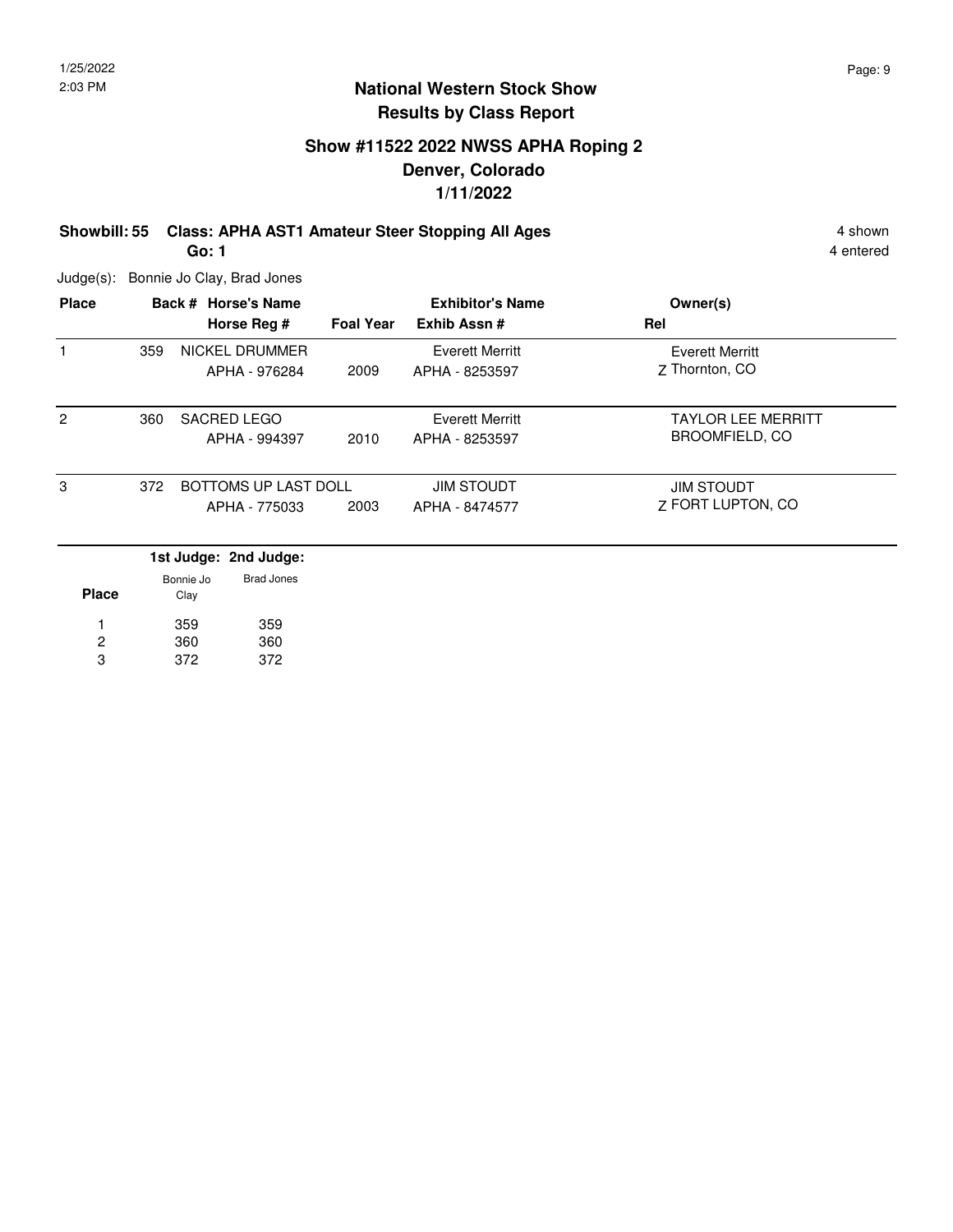## **Show #11522 2022 NWSS APHA Roping 2 Denver, Colorado 1/11/2022**

#### **Showbill: 56 Class: APHA YSS1 Youth Steer Stopping 18 & Under** 1 Shown 1 shown **Go: 1**

1 entered

Judge(s): Bonnie Jo Clay, Brad Jones

| <b>Place</b> |     | Back # Horse's Name              | <b>Exhibitor's Name</b> |                               |                  | Owner(s)                                |
|--------------|-----|----------------------------------|-------------------------|-------------------------------|------------------|-----------------------------------------|
|              |     | Horse Reg #                      | <b>Foal Year</b>        | Exhib Assn #                  | <b>Birthdate</b> | Rel                                     |
|              | 394 | Roper Four Pete<br>APHA - 936058 | 2008                    | Kara Kissel<br>APHA - 9193843 |                  | Joel F and or Rynea Kissel<br>Genoa, CO |

|              |                   | 1st Judge: 2nd Judge: |  |
|--------------|-------------------|-----------------------|--|
| <b>Place</b> | Bonnie Jo<br>Clay | <b>Brad Jones</b>     |  |
|              | 394               | 394                   |  |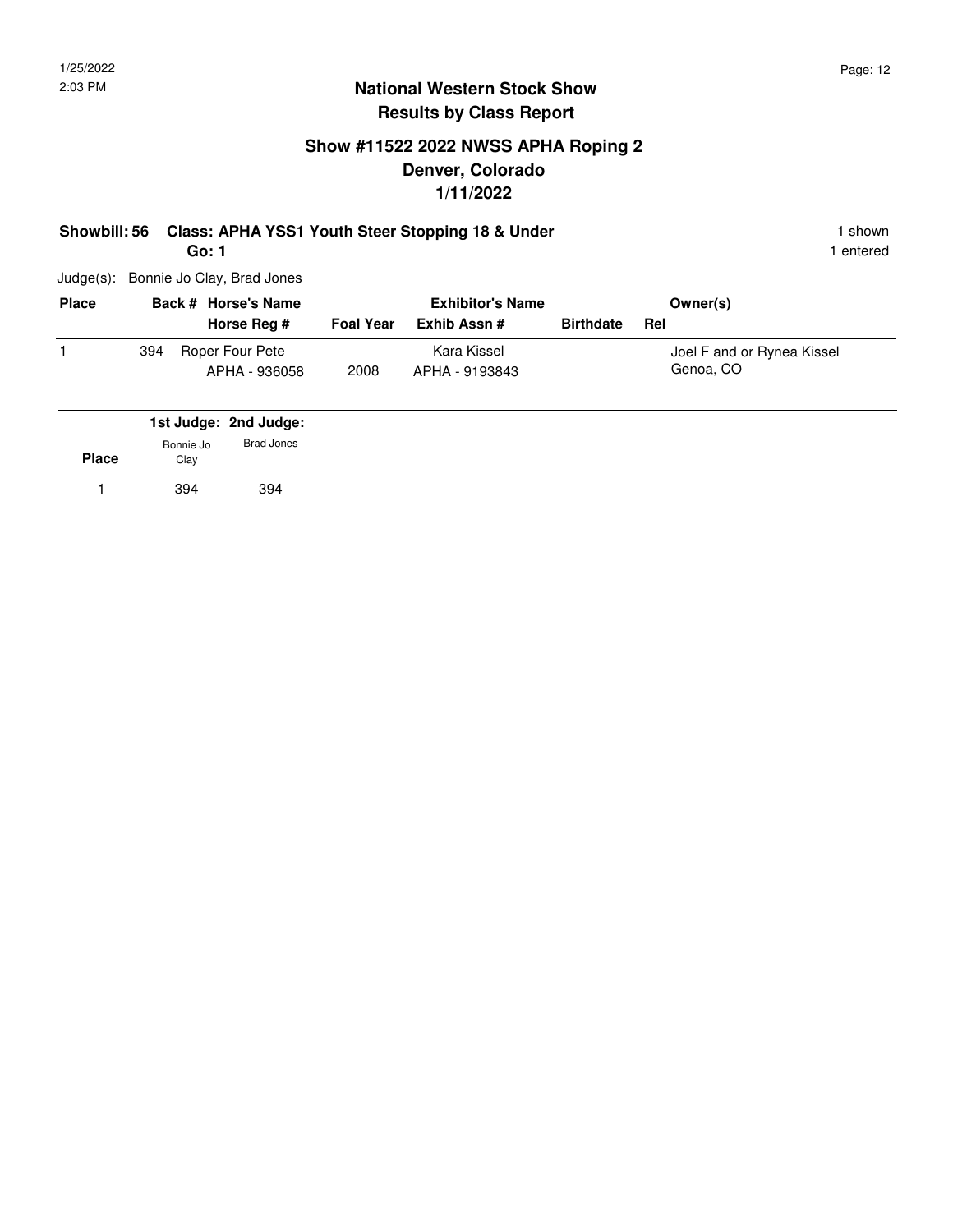## **Show #11522 2022 NWSS APHA Roping 2 Denver, Colorado 1/11/2022**

| Showbill: 63 |                   | <b>Class: APHA AHD1 Amateur Heading All Ages</b><br>Go: 1 |                  |                         |     |          | 4 shown<br>4 entered |
|--------------|-------------------|-----------------------------------------------------------|------------------|-------------------------|-----|----------|----------------------|
| $Judge(s)$ : |                   | Bonnie Jo Clay, Brad Jones                                |                  |                         |     |          |                      |
| <b>Place</b> |                   | Back # Horse's Name                                       |                  | <b>Exhibitor's Name</b> |     | Owner(s) |                      |
|              |                   | Horse Rea #                                               | <b>Foal Year</b> | Exhib Assn#             | Rel |          |                      |
|              |                   | 1st Judge: 2nd Judge:                                     |                  |                         |     |          |                      |
| <b>Place</b> | Bonnie Jo<br>Clay | <b>Brad Jones</b>                                         |                  |                         |     |          |                      |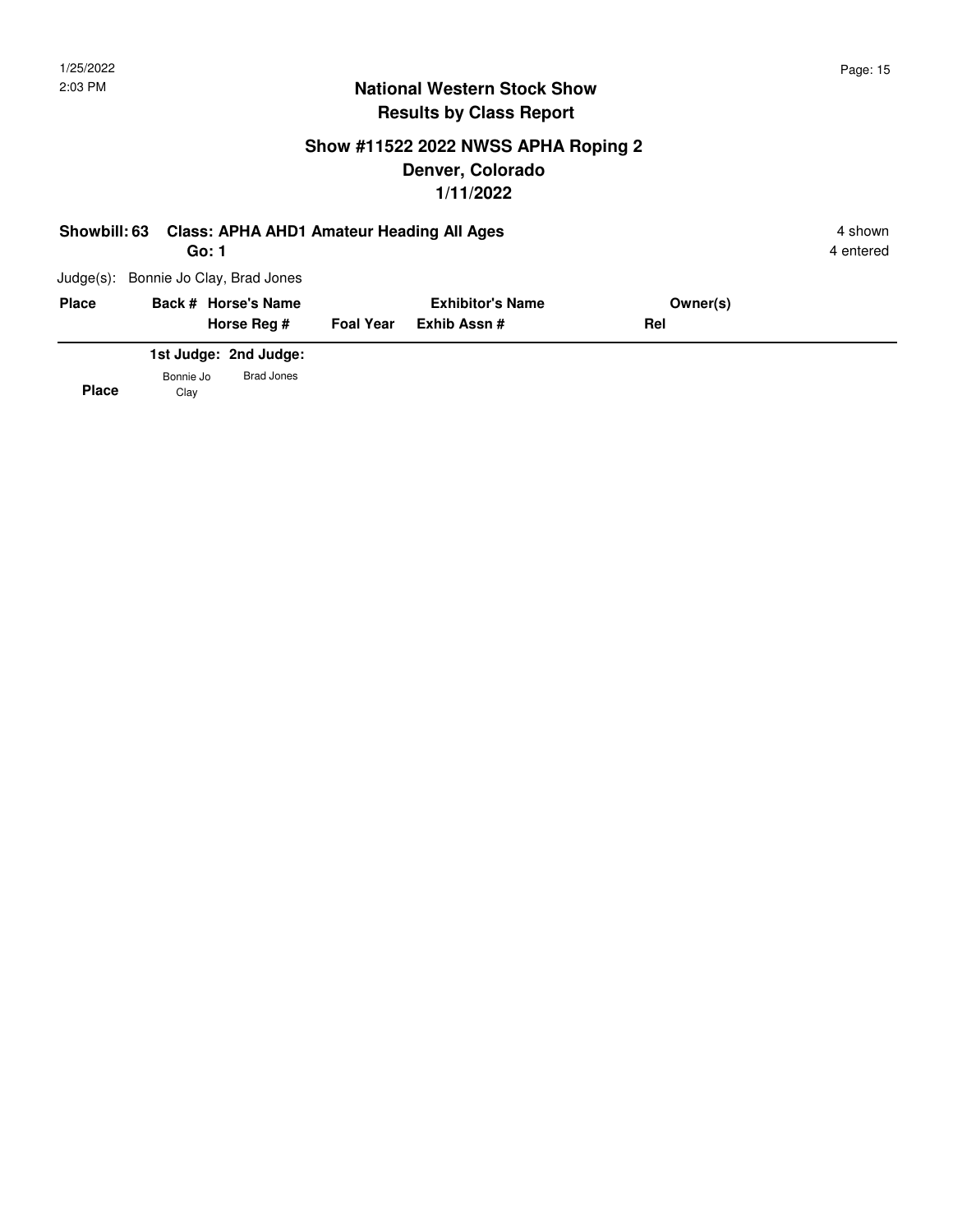### **Show #11522 2022 NWSS APHA Roping 2 Denver, Colorado 1/11/2022**

## **Showbill: 67 Class: APHA AHL1 Amateur Heeling All Ages** 4 shown 4 shown

**Go: 1**

Judge(s): Bonnie Jo Clay, Brad Jones

| <b>Place</b>   |     |                   | Back # Horse's Name                        |                  | <b>Exhibitor's Name</b>                | Owner(s)                                 |
|----------------|-----|-------------------|--------------------------------------------|------------------|----------------------------------------|------------------------------------------|
|                |     |                   | Horse Reg #                                | <b>Foal Year</b> | Exhib Assn#                            | Rel                                      |
|                | 382 |                   | ROLEX N STARLIGHT<br>APHA - 1007407        | 2011             | <b>JONI VOLOSHIN</b><br>APHA - 8426887 | <b>JONI VOLOSHIN</b><br>Z CRAIG, CO      |
| $\overline{2}$ | 372 |                   | BOTTOMS UP LAST DOLL<br>APHA - 775033      | 2003             | <b>JIM STOUDT</b><br>APHA - 8474577    | <b>JIM STOUDT</b><br>7 FORT LUPTON, CO   |
| 3              | 359 |                   | NICKEL DRUMMER<br>APHA - 976284            | 2009             | Everett Merritt<br>APHA - 8253597      | <b>Everett Merritt</b><br>7 Thornton, CO |
| <b>Place</b>   |     | Bonnie Jo<br>Clay | 1st Judge: 2nd Judge:<br><b>Brad Jones</b> |                  |                                        |                                          |

|   | 382 | 382 |
|---|-----|-----|
| 2 | 372 | 372 |
| з | 359 | 359 |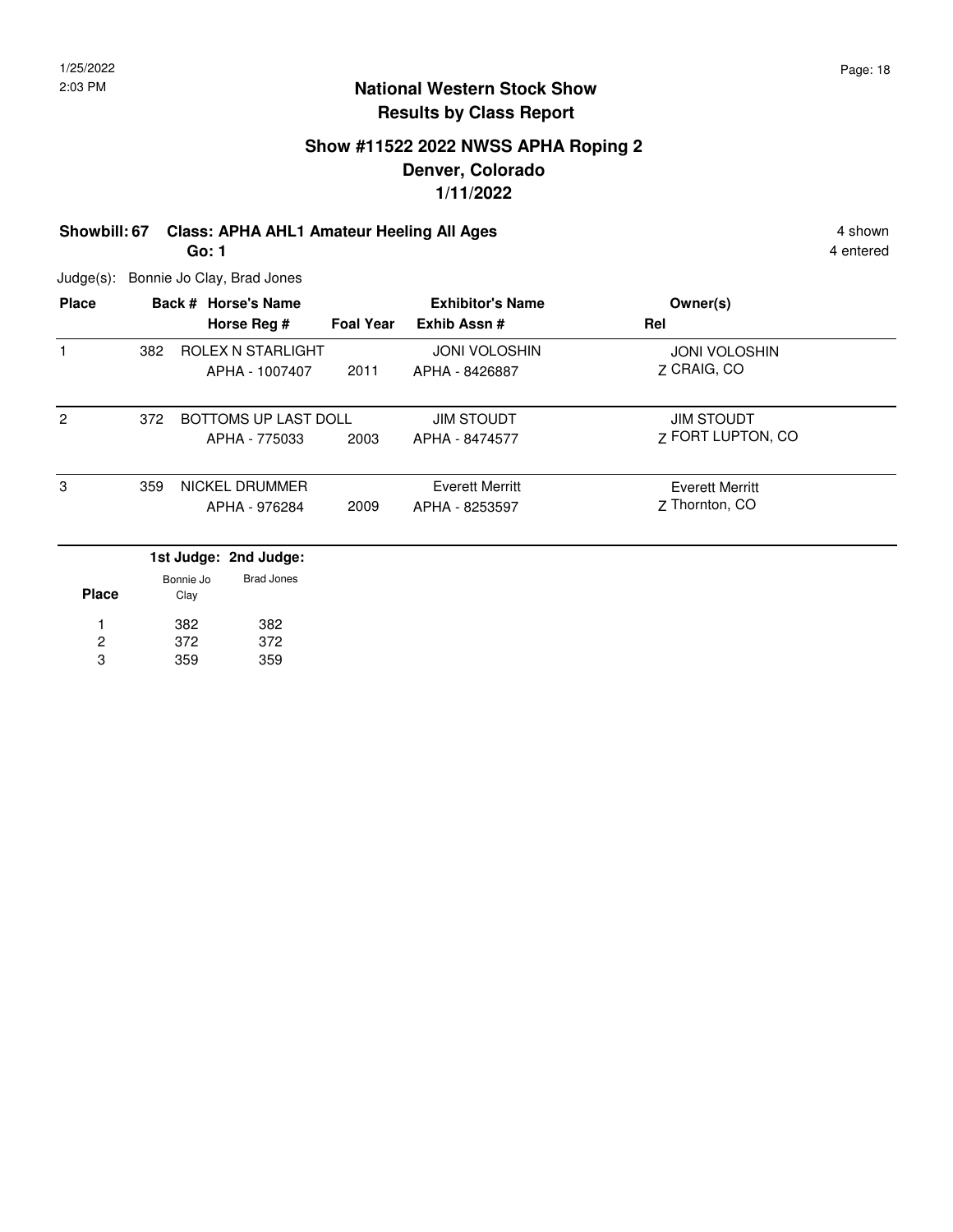## **Show #11522 2022 NWSS APHA Roping 2 Denver, Colorado 1/11/2022**

#### **Showbill: 71 Class: APHA SS1 Steering Stopping All Ages** 8 Shown 8 shown **Go: 1**

Judge(s): Bonnie Jo Clay, Brad Jones

| <b>Place</b>   |     | Back # Horse's Name<br>Horse Reg #  | <b>Foal Year</b> | <b>Exhibitor's Name</b><br>Exhib Assn#   | Owner(s)<br>Rel                                    |
|----------------|-----|-------------------------------------|------------------|------------------------------------------|----------------------------------------------------|
| $\mathbf{1}$   | 380 | DRUMMERS BRUISER<br>APHA - 1066794  | 2018             | Jack Wright<br>APHA - 8397403            | <b>JONI VOLOSHIN</b><br>CRAIG, CO                  |
| $\overline{2}$ | 356 | TUX A TRU COCOA<br>APHA - 925430    | 2007             | Trenton (T J) Watts<br>APHA - 8873552    | <b>MARIE KETTLE</b><br>CRAIG, CO                   |
| 2              | 360 | SACRED LEGO<br>APHA - 994397        | 2010             | <b>Everett Merritt</b><br>APHA - 8253597 | <b>TAYLOR LEE MERRITT</b><br><b>BROOMFIELD, CO</b> |
| 4              | 382 | ROLEX N STARLIGHT<br>APHA - 1007407 | 2011             | Wyatt Hallam<br>APHA - 152083            | <b>JONI VOLOSHIN</b><br>CRAIG, CO                  |
| 4              | 384 | ZIP N LIKE A FOX<br>APHA - 1054335  | 2015             | Jack Wright<br>APHA - 8397403            | <b>KARYN S MILLER</b><br><b>ROCKVALE</b>           |
|                |     | 1et ludge, 2nd ludge,               |                  |                                          |                                                    |

|       |                   | 1st Judge: 2nd Judge: |  |
|-------|-------------------|-----------------------|--|
| Place | Bonnie Jo<br>Clay | Brad Jones            |  |
| 1     | 380               | 380                   |  |
| 2     | 356               | 360                   |  |
| 3     | 360               | 356                   |  |
| 4     | 384               | 382                   |  |
| 5     | 382               | 384                   |  |
|       |                   |                       |  |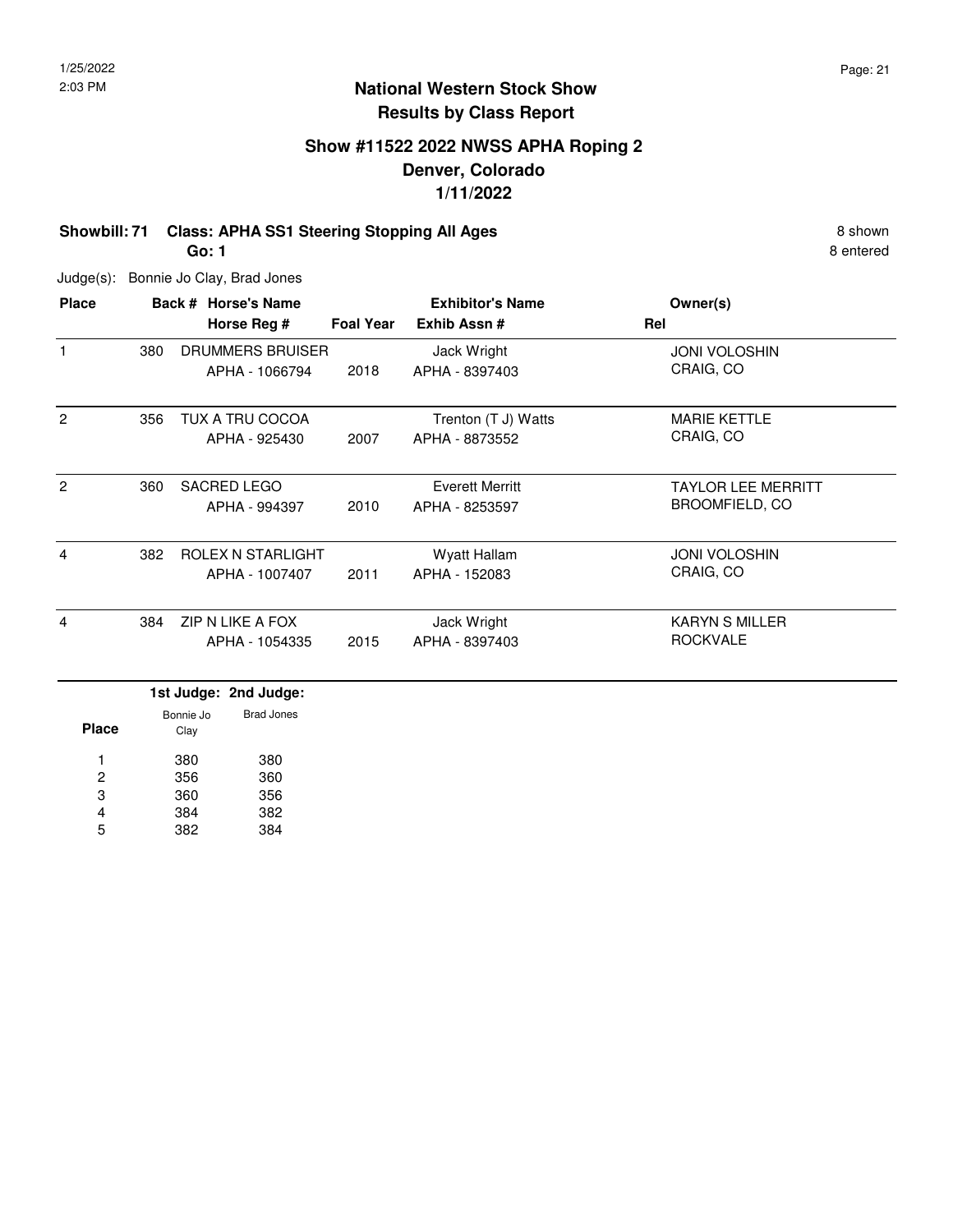## **Show #11522 2022 NWSS APHA Roping 2 Denver, Colorado 1/11/2022**

### **Showbill: 72 Class: APHA HDG1 Heading All Ages** 5 Shown 5 shown

**Go: 1**

Judge(s): Bonnie Jo Clay, Brad Jones

| <b>Place</b> |     | Back # Horse's Name                |                  | <b>Exhibitor's Name</b>               | Owner(s)                                           |
|--------------|-----|------------------------------------|------------------|---------------------------------------|----------------------------------------------------|
|              |     | Horse Reg #                        | <b>Foal Year</b> | Exhib Assn#                           | Rel                                                |
| 1            | 355 | ROLEX BAR TWISTER<br>APHA - 869220 | 2005             | Trenton (T J) Watts<br>APHA - 8873552 | <b>MARIE KETTLE</b><br>CRAIG, CO                   |
|              | 382 | ROLEX N STARLIGHT                  |                  |                                       | <b>JONI VOLOSHIN</b>                               |
|              |     | APHA - 1007407                     | 2011             | Jack Wright<br>APHA - 8397403         | CRAIG, CO                                          |
| 3            | 359 | NICKEL DRUMMER<br>APHA - 976284    | 2009             | Everett Merritt<br>APHA - 8253597     | Everett Merritt<br>7 Thornton, CO                  |
| 4            | 360 | SACRED LEGO<br>APHA - 994397       | 2010             | Everett Merritt<br>APHA - 8253597     | <b>TAYLOR LEE MERRITT</b><br><b>BROOMFIELD, CO</b> |

|       |                   | 1st Judge: 2nd Judge: |
|-------|-------------------|-----------------------|
| Place | Bonnie Jo<br>Clay | Brad Jones            |
| 1     | 382               | 355                   |
| 2     | 355               | 382                   |
| 3     | 359               | 359                   |
|       | 360               | 360                   |
|       |                   |                       |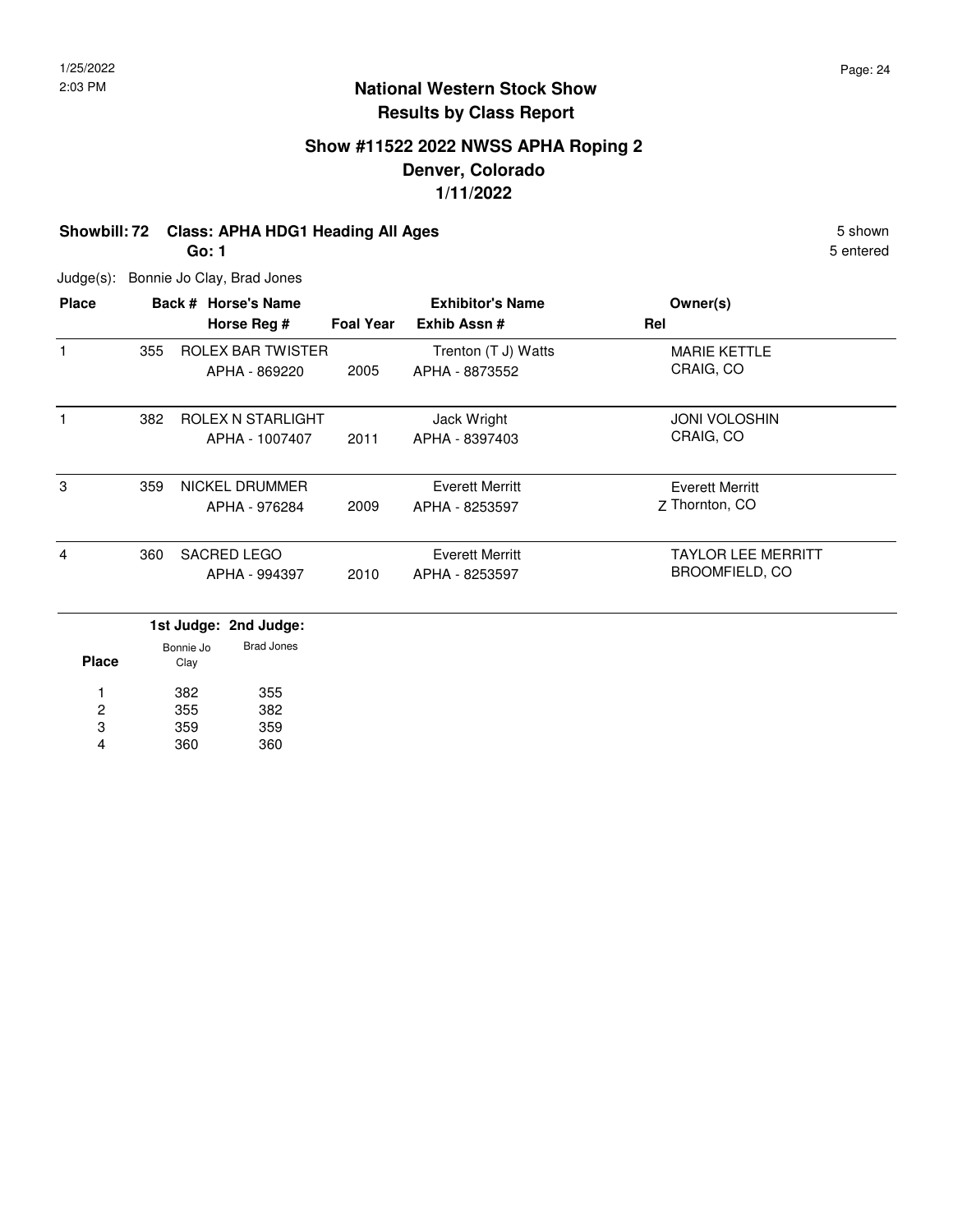7 entered

### **National Western Stock Show Results by Class Report**

## **Show #11522 2022 NWSS APHA Roping 2 Denver, Colorado 1/11/2022**

### **Showbill: 73 Class: APHA HLG1 Heeling All Ages 7 shown** 7 shown

**Go: 1**

Judge(s): Bonnie Jo Clay, Brad Jones

| <b>Place</b> |     | Back # Horse's Name      |                  | <b>Exhibitor's Name</b> | Owner(s)                  |
|--------------|-----|--------------------------|------------------|-------------------------|---------------------------|
|              |     | Horse Reg #              | <b>Foal Year</b> | Exhib Assn#             | Rel                       |
| $\mathbf{1}$ | 380 | <b>DRUMMERS BRUISER</b>  |                  | Jack Wright             | <b>JONI VOLOSHIN</b>      |
|              |     | APHA - 1066794           | 2018             | APHA - 8397403          | CRAIG, CO                 |
| $\mathbf{1}$ | 382 | <b>ROLEX N STARLIGHT</b> |                  | Jack Wright             | <b>JONI VOLOSHIN</b>      |
|              |     | APHA - 1007407           | 2011             | APHA - 8397403          | CRAIG, CO                 |
| 3            | 355 | <b>ROLEX BAR TWISTER</b> |                  | Trenton (T J) Watts     | <b>MARIE KETTLE</b>       |
|              |     | APHA - 869220            | 2005             | APHA - 8873552          | CRAIG, CO                 |
| 3            | 356 | <b>TUX A TRU COCOA</b>   |                  | Trenton (T J) Watts     | <b>MARIE KETTLE</b>       |
|              |     | APHA - 925430            | 2007             | APHA - 8873552          | CRAIG, CO                 |
| 5            | 360 | <b>SACRED LEGO</b>       |                  | <b>Everett Merritt</b>  | <b>TAYLOR LEE MERRITT</b> |
|              |     | APHA - 994397            | 2010             | APHA - 8253597          | <b>BROOMFIELD, CO</b>     |
| 6            | 359 | NICKEL DRUMMER           |                  | <b>Everett Merritt</b>  | <b>Everett Merritt</b>    |
|              |     | APHA - 976284            | 2009             | APHA - 8253597          | Z Thornton, CO            |
| 6            | 381 | <b>EXCALIBUR FIVE OH</b> |                  | Jack Wright             | EDWIN & KATHY DUNCAN      |
|              |     | APHA - 1064015           | 2016             | APHA - 8397403          | STEAMBOAT SPRING, CO      |

|       |                   | 1st Judge: 2nd Judge: |  |
|-------|-------------------|-----------------------|--|
| Place | Bonnie Jo<br>Clay | Brad Jones            |  |
| 1     | 382               | 380                   |  |
| 2     | 380               | 382                   |  |
| 3     | 355               | 356                   |  |
| 4     | 356               | 355                   |  |
| 5     | 360               | 360                   |  |
| 6     | 381               | 359                   |  |
|       | 359               | 381                   |  |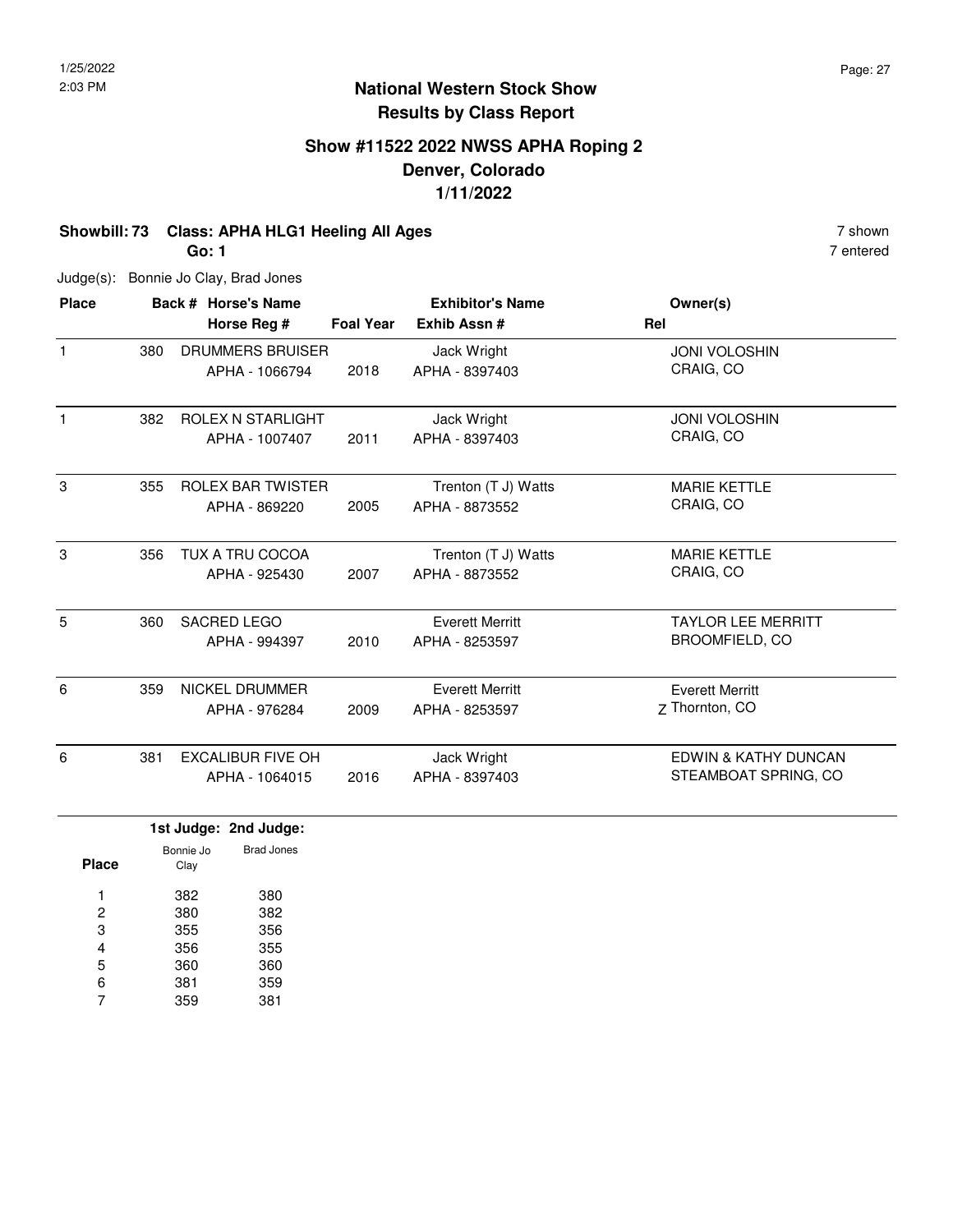### **Show #11622 2022 NWSS APHA Show Denver, Colorado 1/12/2022**

### **Showbill: 79 Class: APHA BR1 Barrel Racing All Ages** 3 shown 3 shown

**Go: 1**

4 entered

Judge(s): Tracy Willis, David Avery, Steve Meadows, Larry Little, Bonnie Jo Clay, Brad Jones

| <b>Place</b>   | Back # Horse's Name |                     |                                  |                  |                    | <b>Exhibitor's Name</b> | Owner(s)          |                     |
|----------------|---------------------|---------------------|----------------------------------|------------------|--------------------|-------------------------|-------------------|---------------------|
|                |                     |                     | Horse Reg #                      | <b>Foal Year</b> | Exhib Assn#        |                         | <b>Birthdate</b>  | Rel                 |
|                | 314                 |                     | RITZ KOKO CANDY                  |                  |                    | Markee Hawksworth       |                   | SAMANTHA HAWKSWORTH |
|                |                     |                     | APHA - 745207                    | 2003             | APHA - 151943      |                         |                   | <b>ELIZABETH</b>    |
| $\mathcal{P}$  | 357                 |                     | My Streak of Hope                |                  | Kalyssa Day        |                         |                   | Kalyssa Day         |
|                |                     |                     | APHA - 929723                    | 2006             | APHA - 8071606     |                         |                   | Z Elizabeth, CO     |
| 3              | 402                 | Flying Nun          |                                  |                  | <b>Brian Henry</b> |                         |                   | Laurie L Roden      |
|                |                     |                     | APHA - 1047874                   | 2014             | APHA - 107524      |                         |                   |                     |
|                |                     |                     | 1st Judge: 2nd Judge: 3rd Judge: |                  |                    | 4th Judge: 5th Judge:   | 6th Judge:        |                     |
| <b>Place</b>   |                     | <b>Tracy Willis</b> | David<br>Avery                   | Steve<br>Meadows | Larry Little       | Bonnie Jo<br>Clay       | <b>Brad Jones</b> |                     |
|                |                     | 314                 | 314                              | 314              | 314                | 314                     | 314               |                     |
| $\overline{c}$ |                     | 357                 | 357                              | 357              | 357                | 357                     | 357               |                     |
| 3              |                     | 402                 | 402                              | 402              | 402                | 402                     | 402               |                     |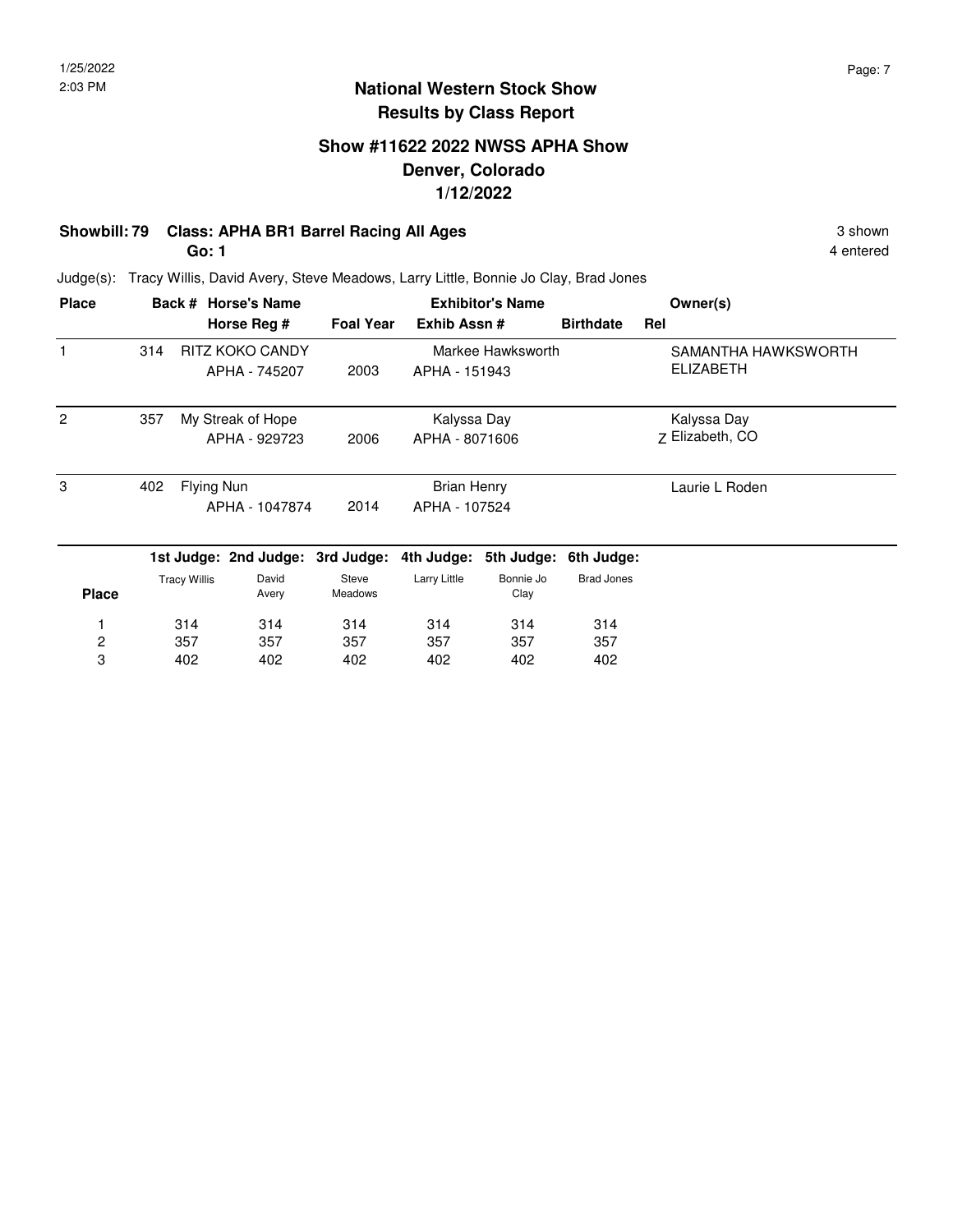### **Show #11622 2022 NWSS APHA Show Denver, Colorado 1/12/2022**

# **Showbill: 81 Class: APHA YBR1 Youth Barrel Racing 18 & Under** 3 shown 3 shown

**Go: 1**

4 entered

Judge(s): Tracy Willis, David Avery, Steve Meadows, Larry Little, Bonnie Jo Clay, Brad Jones

| <b>Place</b>   |     |                     | Back # Horse's Name              |                  | <b>Exhibitor's Name</b> |                   |                   | Owner(s)                   |
|----------------|-----|---------------------|----------------------------------|------------------|-------------------------|-------------------|-------------------|----------------------------|
|                |     |                     | Horse Reg #                      | <b>Foal Year</b> | Exhib Assn#             |                   | <b>Birthdate</b>  | Rel                        |
|                | 357 |                     | My Streak of Hope                |                  | Kalyssa Day             |                   |                   | Kalyssa Day                |
|                |     |                     | APHA - 929723                    | 2006             | APHA - 8071606          |                   |                   | Z Elizabeth, CO            |
| $\overline{2}$ | 314 |                     | RITZ KOKO CANDY                  |                  |                         | Markee Hawksworth |                   | SAMANTHA HAWKSWORTH        |
|                |     |                     | APHA - 745207                    | 2003             | APHA - 151943           |                   |                   | <b>ELIZABETH</b>           |
| 3              | 393 |                     | Merri Little Roper               |                  | Kate Kissel             |                   |                   | Joel F and or Rynea Kissel |
|                |     |                     | APHA - 868421                    | 2006             | APHA - 9193844          |                   |                   | Genoa, CO                  |
|                |     |                     | 1st Judge: 2nd Judge: 3rd Judge: |                  | 4th Judge:              | 5th Judge:        | 6th Judge:        |                            |
| <b>Place</b>   |     | <b>Tracy Willis</b> | David<br>Avery                   | Steve<br>Meadows | Larry Little            | Bonnie Jo<br>Clay | <b>Brad Jones</b> |                            |
|                |     | 357                 | 357                              | 357              | 357                     | 357               | 357               |                            |
| 2              |     | 314                 | 314                              | 314              | 314                     | 314               | 314               |                            |
| 3              |     | 393                 | 393                              | 393              | 393                     | 393               | 393               |                            |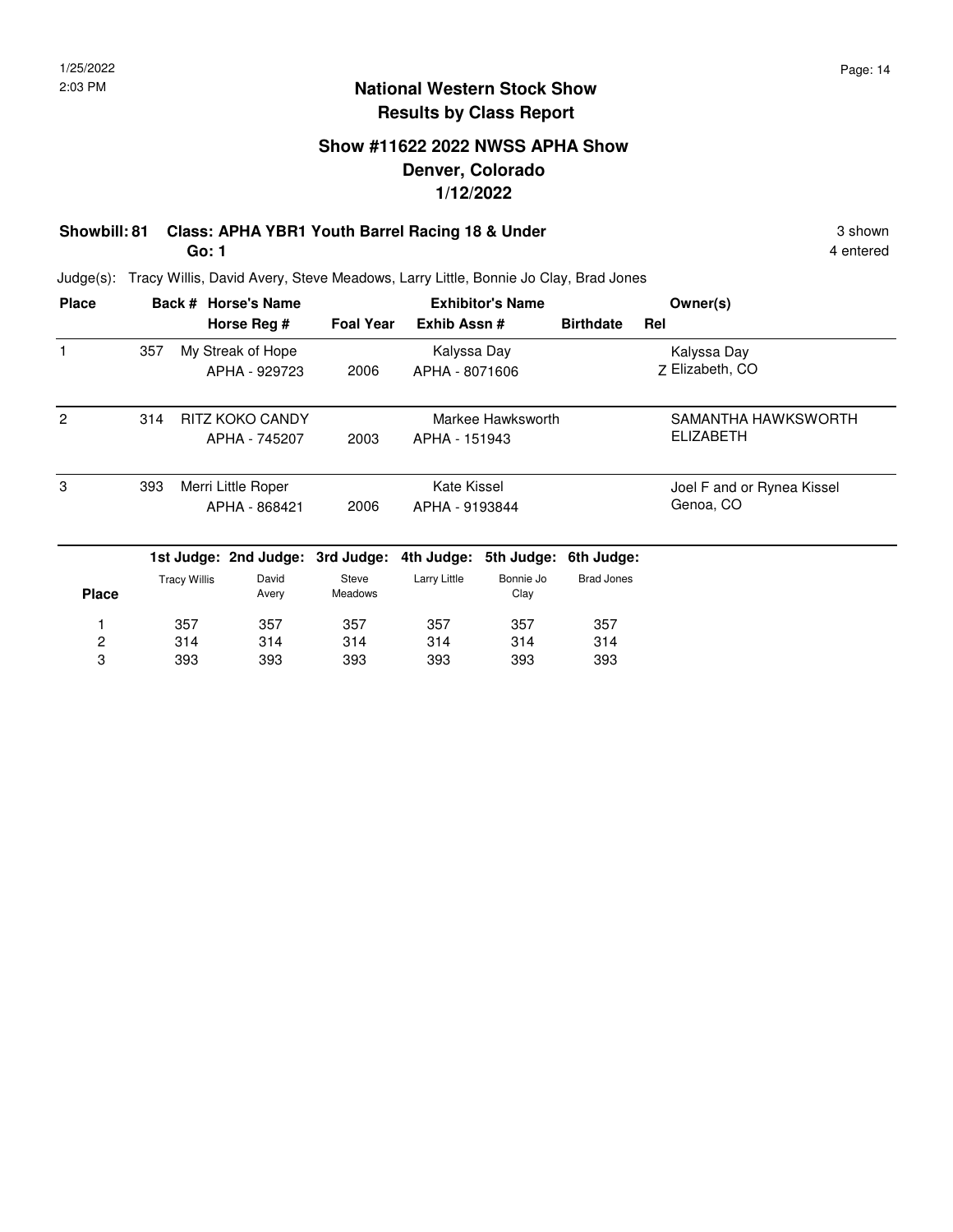### **Show #11622 2022 NWSS APHA Show Denver, Colorado 1/12/2022**

#### **Showbill: 82 Class: APHA YBR2 Youth Barrel Racing 13 & Under** 1 **Shown** 1 shown **Go: 1**

394 394

Judge(s): Tracy Willis, David Avery, Steve Meadows, Larry Little, Bonnie Jo Clay, Brad Jones

394

1 394 394 394 394 394 394

| <b>Place</b> | Back # Horse's Name |                                                                   |                         | <b>Exhibitor's Name</b> |                   |                   | Owner(s)                   |
|--------------|---------------------|-------------------------------------------------------------------|-------------------------|-------------------------|-------------------|-------------------|----------------------------|
|              |                     | Horse Rea #                                                       | <b>Foal Year</b>        | Exhib Assn#             |                   | <b>Birthdate</b>  | Rel                        |
|              | 394                 | Roper Four Pete                                                   |                         | Jira Kissel             |                   |                   | Joel F and or Rynea Kissel |
|              |                     | APHA - 936058                                                     | 2008                    | APHA - 9193845          |                   |                   | Genoa, CO                  |
|              |                     | 1st Judge: 2nd Judge: 3rd Judge: 4th Judge: 5th Judge: 6th Judge: |                         |                         |                   |                   |                            |
| <b>Place</b> | Tracy Willis        | David<br>Avery                                                    | Steve<br><b>Meadows</b> | Larry Little            | Bonnie Jo<br>Clay | <b>Brad Jones</b> |                            |

394

394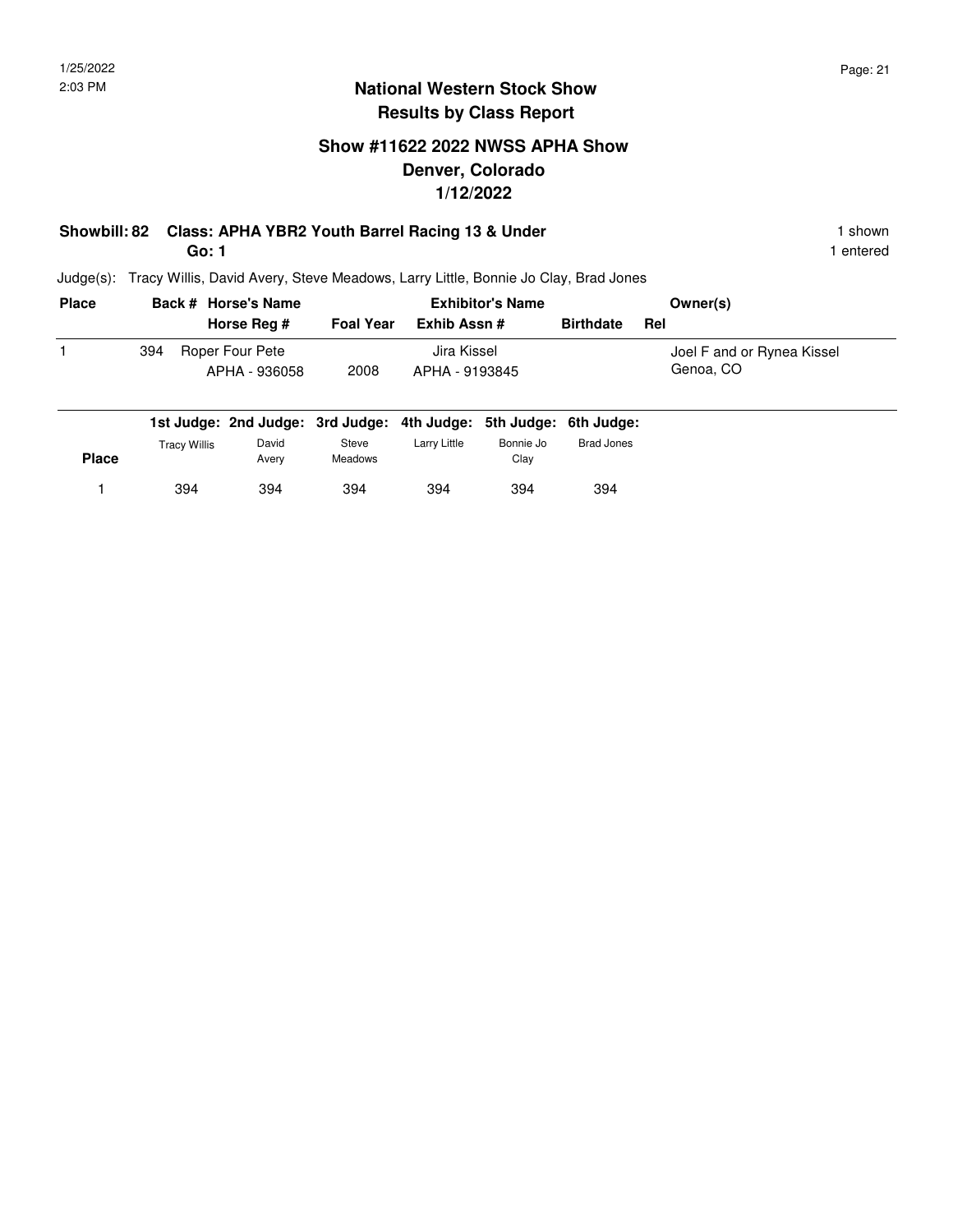## **Show #11622 2022 NWSS APHA Show Denver, Colorado 1/12/2022**

### **Showbill: 83 Class: APHA BBR1 SPB Barrel Racing 6 Shown 6 Shown 6 shown 6 shown**

**Go: 1**

6 entered

Judge(s): Tracy Willis, David Avery, Steve Meadows, Larry Little, Bonnie Jo Clay, Brad Jones

| <b>Place</b>   |     |                     | Back # Horse's Name                     |                  | <b>Exhibitor's Name</b> |                                            |                   | Owner(s)                           |  |
|----------------|-----|---------------------|-----------------------------------------|------------------|-------------------------|--------------------------------------------|-------------------|------------------------------------|--|
|                |     |                     | Horse Reg #                             | <b>Foal Year</b> | Exhib Assn #            |                                            |                   | Rel                                |  |
| $\mathbf{1}$   | 397 | I Got Grace         |                                         |                  |                         | Rajeana Koury                              |                   | <b>Grant Koury</b>                 |  |
|                |     |                     | APHA - 00885454                         | 2006             | APHA - 9192878          |                                            |                   | Z<br>Unknown - Horse Owner         |  |
|                |     |                     |                                         |                  |                         |                                            |                   | Unknown - Horse Owner              |  |
|                |     |                     |                                         |                  |                         |                                            |                   | Unknown - Horse Owner              |  |
| $\overline{c}$ | 308 |                     | REMEMBER A BULL                         |                  |                         | <b>MADALYN ROHR</b>                        |                   | <b>MADALYN ROHR</b>                |  |
|                |     |                     | APHA - 01024937                         | 2012             | APHA - 0146878          |                                            |                   | Z ELBERT, CO                       |  |
| 3              | 390 |                     | WK Moon In My Shine                     |                  |                         | Madelyn Chambers                           |                   | Wendy Kay Chambers(Hoefer)         |  |
|                |     |                     | APHA - 1062316                          | 2015             | APHA - 8078380          |                                            |                   | Fort Lupton, CO                    |  |
|                |     |                     |                                         |                  |                         |                                            |                   |                                    |  |
| 4              | 301 |                     | CO COOLEST LITL SCOUT<br>APHA - 1029994 | 2013             |                         | <b>DANNY RAY HORNUNG</b><br>APHA - 8558869 |                   | DANNY RAY HORNUNG<br>Z Flagler, CO |  |
| 5              | 383 |                     | MR TRU BLACKHOCK                        |                  |                         | JoDean Brewer                              |                   | JODEAN F BREWER                    |  |
|                |     |                     | APHA - 976638                           | 2009             | APHA - 0146719          |                                            |                   | CASTLE ROCK, CO                    |  |
| 6              | 395 |                     | Little Red Rose                         |                  | Jira Kissel             |                                            |                   | Joel F and or Rynea Kissel         |  |
|                |     |                     | APHA - 951,366                          | 2008             | APHA - 9193845          |                                            |                   | Genoa, CO                          |  |
|                |     |                     | 1st Judge: 2nd Judge:                   | 3rd Judge:       |                         | 4th Judge: 5th Judge:                      | 6th Judge:        |                                    |  |
| <b>Place</b>   |     | <b>Tracy Willis</b> | David<br>Avery                          | Steve<br>Meadows | Larry Little            | Bonnie Jo<br>Clay                          | <b>Brad Jones</b> |                                    |  |
| 1              |     | 397                 | 397                                     | 397              | 397                     | 397                                        | 397               |                                    |  |
| $\overline{c}$ |     | 308                 | 308                                     | 308              | 308                     | 308                                        | 308               |                                    |  |
| 3              |     | 390                 | 390                                     | 390              | 390                     | 390                                        | 390               |                                    |  |
| 4              |     | 301                 | 301                                     | 301              | 301                     | 301                                        | 301               |                                    |  |
| 5              |     | 383                 | 383                                     | 383              | 383                     | 383                                        | 383               |                                    |  |
| 6              |     | 395                 | 395                                     | 395              | 395                     | 395                                        | 395               |                                    |  |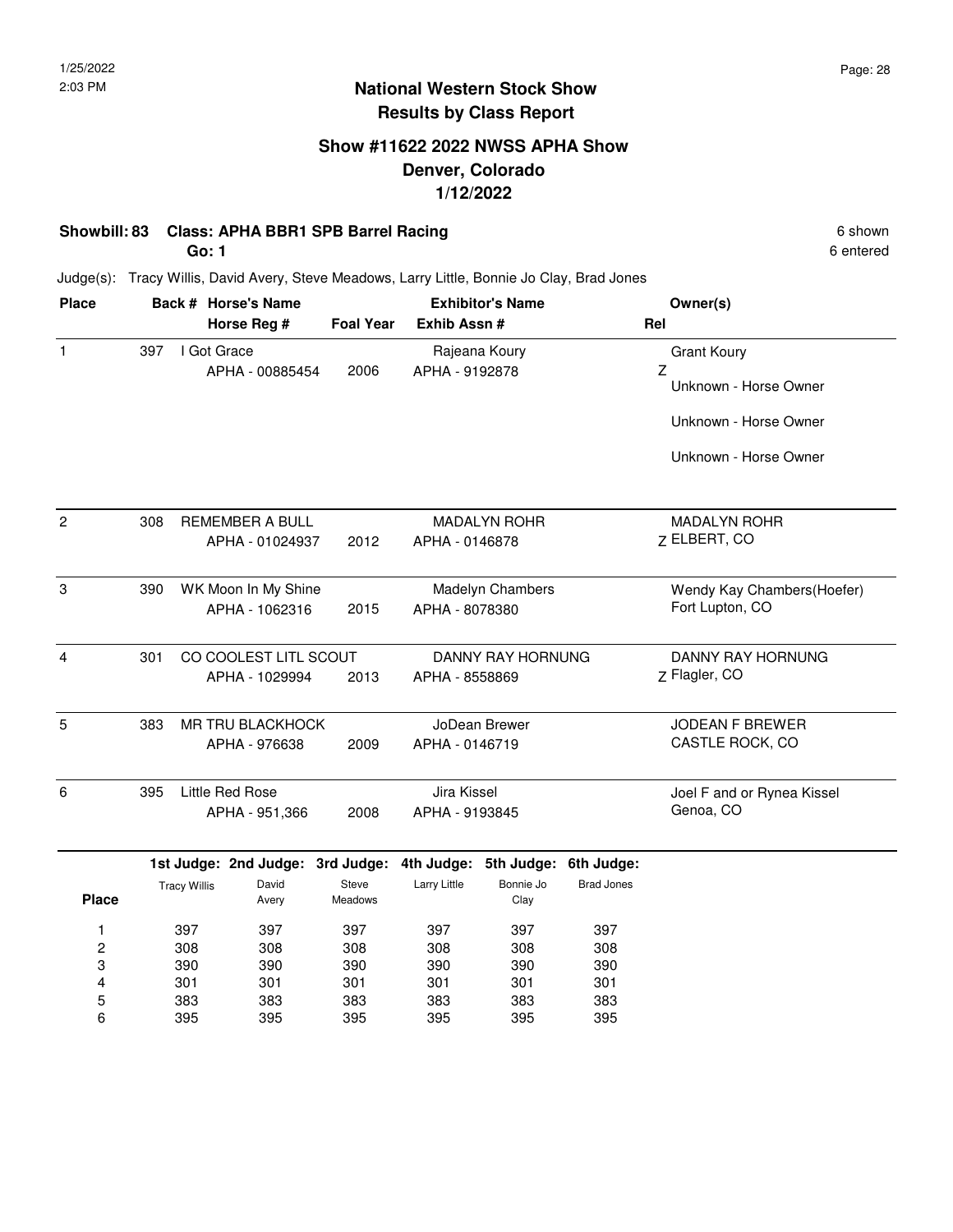## **Show #11622 2022 NWSS APHA Show Denver, Colorado 1/12/2022**

### **Showbill: 140 Class: APHA RHP1 Ranch Riding All Ages** 2 shown

**Go: 1**

3 entered

Judge(s): Tracy Willis, David Avery, Steve Meadows, Larry Little, Bonnie Jo Clay, Brad Jones

| <b>Place</b>   |     |                     | Back # Horse's Name                 |                  | <b>Exhibitor's Name</b> |                          |                       | Owner(s)                |  |
|----------------|-----|---------------------|-------------------------------------|------------------|-------------------------|--------------------------|-----------------------|-------------------------|--|
|                |     |                     | Horse Reg #                         | <b>Foal Year</b> | Exhib Assn#             |                          |                       | Rel                     |  |
|                | 318 |                     | Shesa Classy Cat<br>APHA - 01099580 | 2012             | APHA - APPLIED          | Elizabeth Kennedy Snyder |                       | Kim Rounds<br>Eaton, CO |  |
| $\overline{2}$ | 320 |                     | My Sugar Rey<br>APHA - 01108507     | 2018             | APHA - APPLIED          | Elizabeth Kennedy Snyder |                       | Laurie Krause           |  |
|                |     |                     | 1st Judge: 2nd Judge: 3rd Judge:    |                  | 4th Judge:              |                          | 5th Judge: 6th Judge: |                         |  |
| <b>Place</b>   |     | <b>Tracy Willis</b> | David<br>Avery                      | Steve<br>Meadows | Larry Little            | Bonnie Jo<br>Clay        | <b>Brad Jones</b>     |                         |  |
|                |     | 318                 | 318                                 | 318              | 318                     | 318                      | 318                   |                         |  |
| 2              |     | 320                 | 320                                 | 320              | 320                     | 320                      | 320                   |                         |  |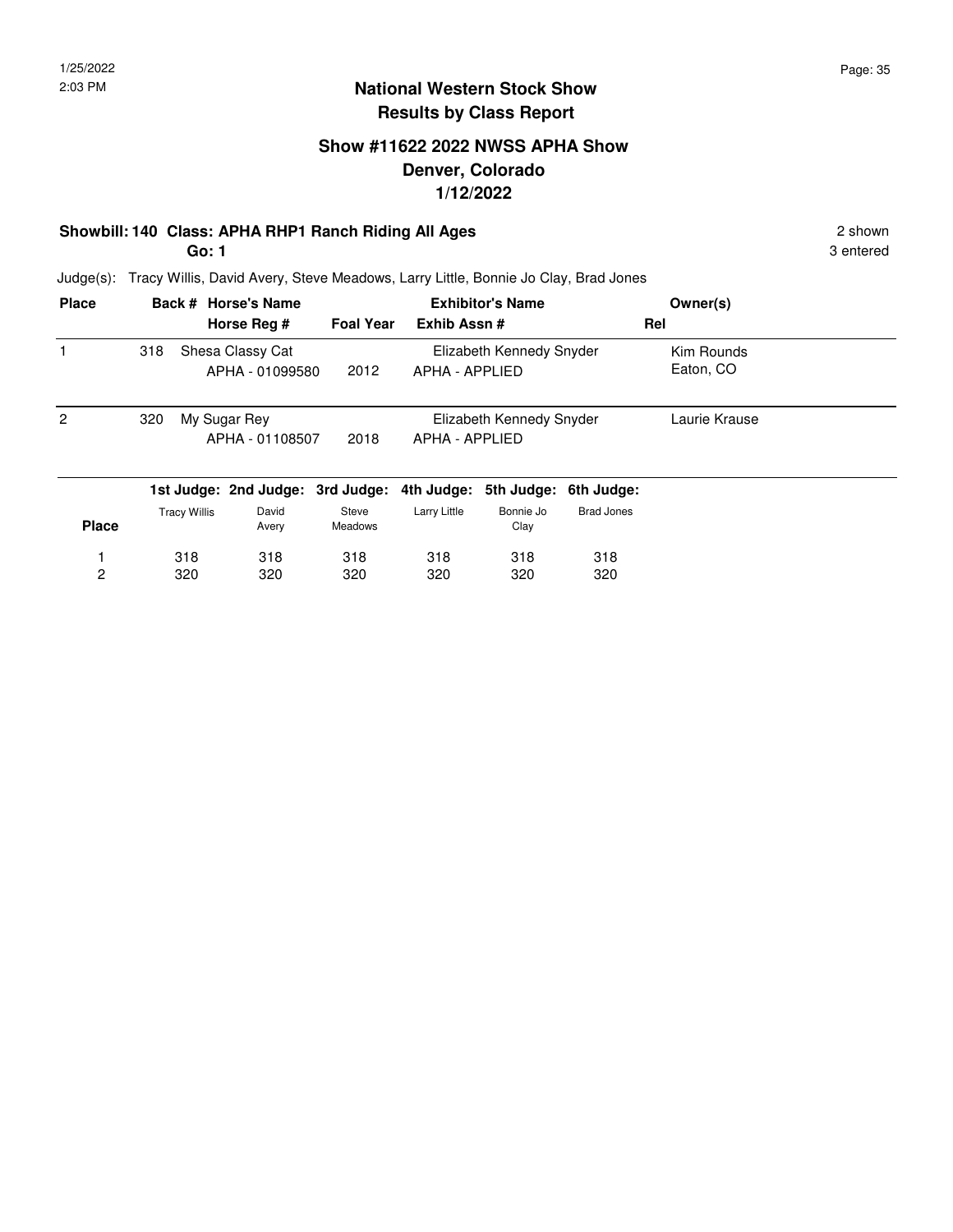### **Show #11622 2022 NWSS APHA Show Denver, Colorado 1/12/2022**

# **Showbill: 142 Class: APHA YRP1 Youth Ranch Riding 18 & Under** 1 **Shown** 1 shown

**Go: 1**

393 393

1 entered

Judge(s): Tracy Willis, David Avery, Steve Meadows, Larry Little, Bonnie Jo Clay, Brad Jones

393

1 393 393 393 393 393 393 393

| <b>Place</b> |              | Back # Horse's Name                                               |                         |                               | <b>Exhibitor's Name</b> | Owner(s)          |                                         |
|--------------|--------------|-------------------------------------------------------------------|-------------------------|-------------------------------|-------------------------|-------------------|-----------------------------------------|
|              |              | Horse Reg #                                                       | <b>Foal Year</b>        | Exhib Assn #                  |                         | <b>Birthdate</b>  | Rel                                     |
|              | 393          | Merri Little Roper<br>APHA - 868421                               | 2006                    | Kate Kissel<br>APHA - 9193844 |                         |                   | Joel F and or Rynea Kissel<br>Genoa, CO |
|              |              | 1st Judge: 2nd Judge: 3rd Judge: 4th Judge: 5th Judge: 6th Judge: |                         |                               |                         |                   |                                         |
| <b>Place</b> | Tracy Willis | David<br>Avery                                                    | Steve<br><b>Meadows</b> | Larry Little                  | Bonnie Jo<br>Clay       | <b>Brad Jones</b> |                                         |

393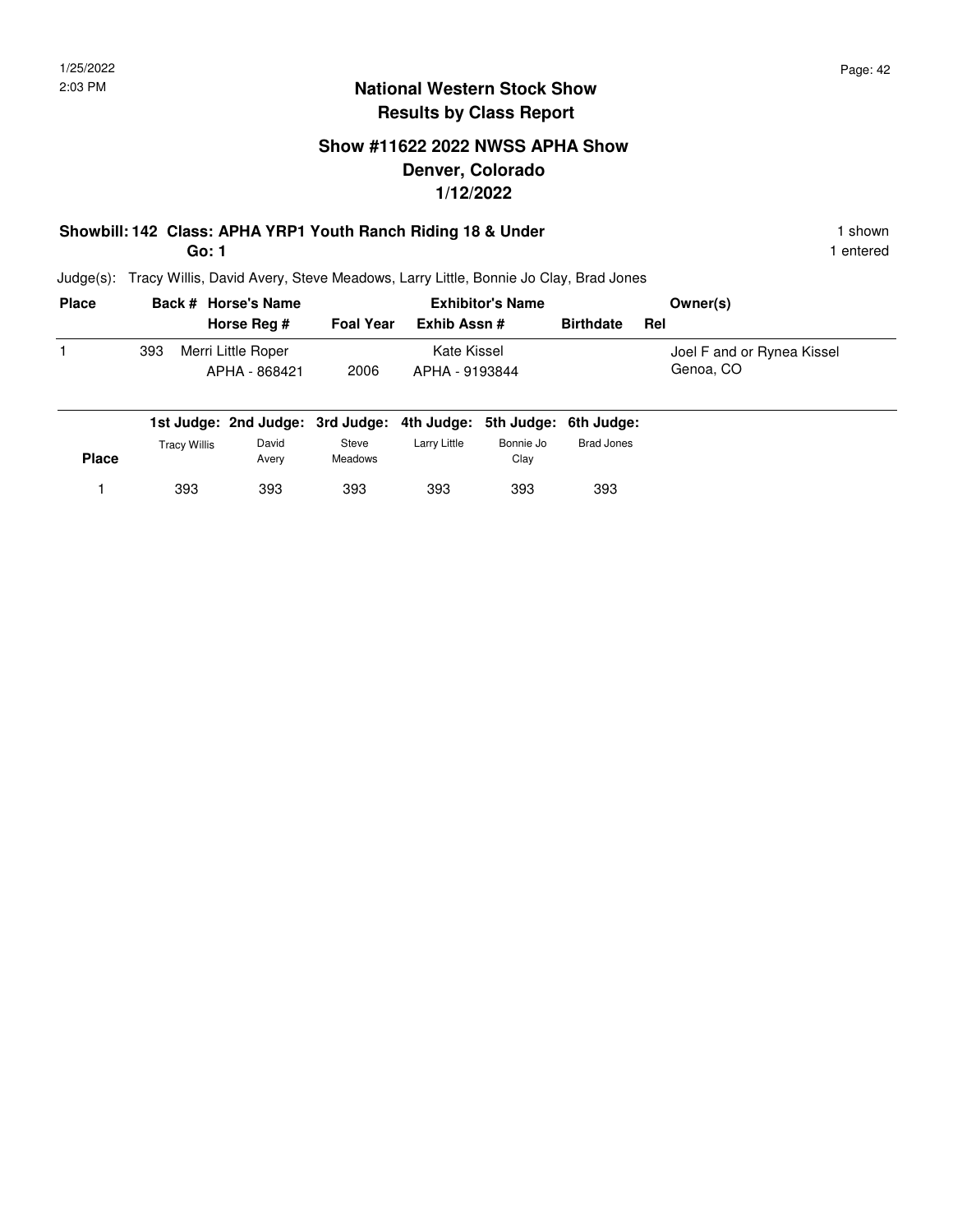### **Show #11622 2022 NWSS APHA Show Denver, Colorado 1/12/2022**

# **Showbill: 143 Class: APHA YRP2 Youth Ranch Riding 13 & Under** 1 **Shown** 1 shown

**Go: 1**

394 394

1 entered

Judge(s): Tracy Willis, David Avery, Steve Meadows, Larry Little, Bonnie Jo Clay, Brad Jones

394

1 394 394 394 394 394 394

| <b>Place</b> |                     | Back # Horse's Name                                               |                         |                | <b>Exhibitor's Name</b> | Owner(s)         |                            |
|--------------|---------------------|-------------------------------------------------------------------|-------------------------|----------------|-------------------------|------------------|----------------------------|
|              |                     | Horse Reg #                                                       | <b>Foal Year</b>        | Exhib Assn #   |                         | <b>Birthdate</b> | Rel                        |
|              | 394                 | Roper Four Pete                                                   |                         | Jira Kissel    |                         |                  | Joel F and or Rynea Kissel |
|              |                     | APHA - 936058                                                     | 2008                    | APHA - 9193845 |                         |                  | Genoa, CO                  |
|              |                     | 1st Judge: 2nd Judge: 3rd Judge: 4th Judge: 5th Judge: 6th Judge: |                         |                |                         |                  |                            |
| <b>Place</b> | <b>Tracy Willis</b> | David<br>Avery                                                    | Steve<br><b>Meadows</b> | Larry Little   | Bonnie Jo<br>Clay       | Brad Jones       |                            |

394